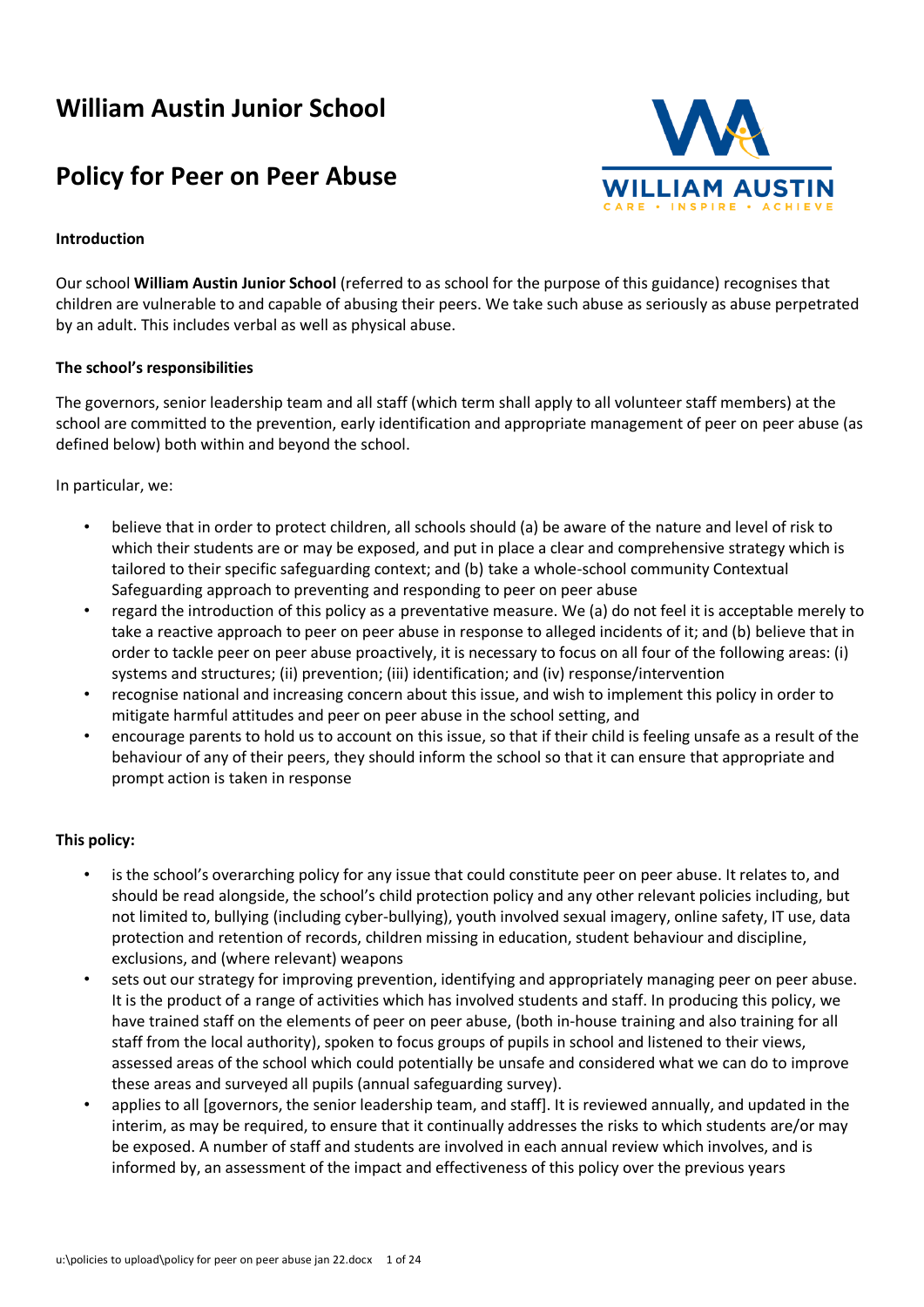## **What is peer on peer abuse?**

Peer on peer abuse is sexual, emotional or physical abuse that happens between children of a similar age or stage of development. It can happen between any number of children and can affect any age group (Department for Education (DfE), 2018).

It can be harmful to the children who display it as well as those who experience it.

Children can experience peer on peer abuse in a wide range of settings, including:

- at school
- at home or in someone else's home
- in public spaces
- online

(NSPCC, 2018).

It can take place in spaces which are supervised or unsupervised. Within a school context, for example, peer on peer abuse might take place in spaces such as toilets, the playground, corridors and when children are walking home (Contextual Safeguarding Network, 2020).

As children develop healthily, it's normal for them to display certain types of behaviour. It's important that adults who work or volunteer with children can identify if any behaviour has become harmful or abusive and respond proportionally to keep all the children involved safe.

We recognise that peer on peer abuse can manifest itself in many ways such as:

- child sexual exploitation
- sexting or youth produced digital imagery
- up skirting
- bullying
- radicalisation
- abuse in intimate relationships
- children who display sexually harmful behaviour
- gang association and serious violence (County Lines)
- technology can be used for bullying and other abusive behaviour

Some of these behaviours will need to be handled with reference to other policies in school such as the behaviour policy, anti- bullying policy, child protection policy and online safety policy.

This policy concentrates on peer on peer abuse in the context of sexual harassment and sexual violence, physical abuse and emotional abuse. It is compliant with the statutory guidance on peer on peer abuse as set out in Keeping Children Safe in Education (September 2021) and should be read in conjunction with LSCB multi-agency policy and procedures, and any relevant practice guidance issued by it.

In regard to Harmful Sexual Behaviour we are adopting the NSPCC definition of HSB as: -

"Sexual behaviours expressed by children...that are developmentally inappropriate, may be harmful towards self or others, or be abusive towards another child...or adult."

We will also use Simon Hackett's continuum model to demonstrate the range of sexual behaviours and the Brook Sexual Behaviours Traffic Light tool (Appendix 3).

## **Physical Abuse**

While a clear focus of peer on peer abuse is around sexual abuse and harassment, physical assaults and initiation violence and rituals from pupils to pupils can also be abusive.

These are equally not tolerated and if it is believed that a crime has been committed, will be reported to the police.

The principles from the anti-bullying policy will be applied in these cases, with recognition that any police investigation will need to take priority.

u:\policies to upload\policy for peer on peer abuse jan 22.docx 2 of 24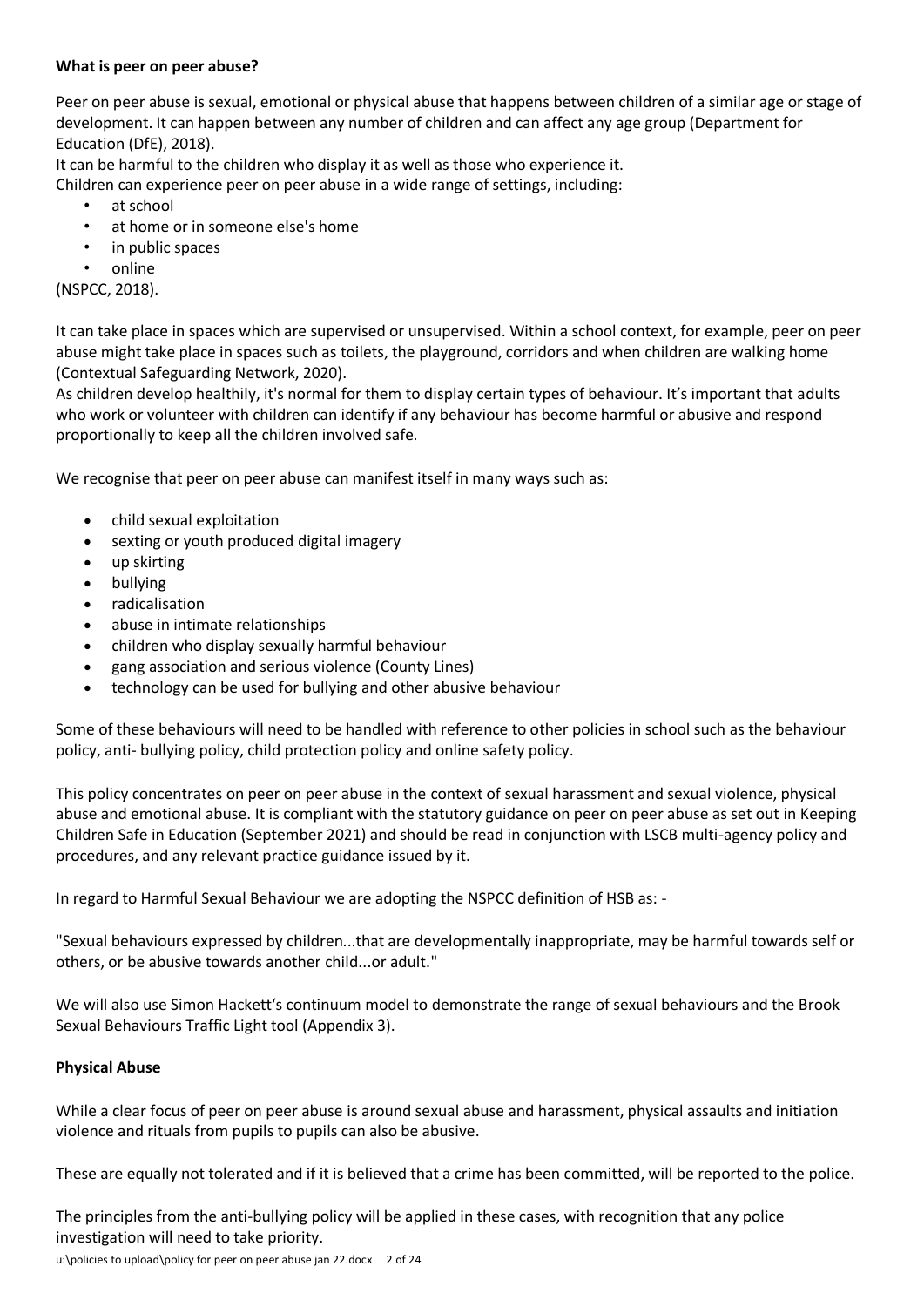## **Online Behaviour**

Many forms of peer on peer abuse have an element of online behaviour including behaviours such as cyberbullying and sexting.

Policies and procedures concerning this type of behaviour can be found in the following policies: Acceptable internet and email, Anti-bullying, Behaviour, Safeguarding, Online safety, Relationships and Health Education and Social Media, for example.

## **Vulnerable groups**

We recognise that all children can be at risk, however we acknowledge that some groups are more vulnerable. This can include: experience of abuse within their family; living with domestic violence; young people in care; children who go missing; children with additional needs (Special Educational Needs and/or disabilities); children who identify or are perceived as LGBT and/or have other protected characteristics under the Equalities Act 2010.

Whilst research tells us girls are more frequently identified as being abused by their peers and girls are more likely to experience unwanted sexual touching in schools this is not confined to girls.

Boys are less likely to report intimate relationship abuse and may display other behaviour such as antisocial behaviour. Boys report high levels of victimisation in areas where they are affected by gangs. We recognise that both boys and girls experience peer on peer abuse, but they do so in gendered ways.

## **Identifying peer on peer abuse**

All staff should be aware of indicators, which may signal that children are at risk from, or are involved with serious violent crime. These may include;

- increased absence from school
- a change in friendships or relationships with older individuals or groups
- a significant decline in performance
- signs of self-harm
- a significant change in wellbeing
- signs of assault or unexplained injuries.
- unexplained gifts or new possessions could also indicate that children have been approached by, or are involved with, individuals associated with criminal networks or gangs.

## **Prevention**

Our school actively seeks to raise awareness of and prevent all forms of peer on peer abuse by:

Educating all Governors, Senior Leadership Team, staff and volunteers, pupils/students and parents about this issue. This will include training all Governors, Senior Leadership Team, staff and volunteers on the nature, prevalence and effect of peer on peer abuse, and how to prevent, identify and respond to it. This includes:

- understanding contextual safeguarding
- the identification of specific behaviours
- understanding the importance of taking seriously all forms of peer abuse (no matter how low level they may appear) and ensuring that no form of peer on peer abuse is ever dismissed as horseplay, teasing or banter
- educating children about the nature and prevalence of peer on peer abuse via PSHE and the wider curriculum
- frequently informing pupils/students about what to do if they witness or experience such abuse, the effect that it can have on those who experience it and the possible reasons for it, including vulnerability of those who inflict such abuse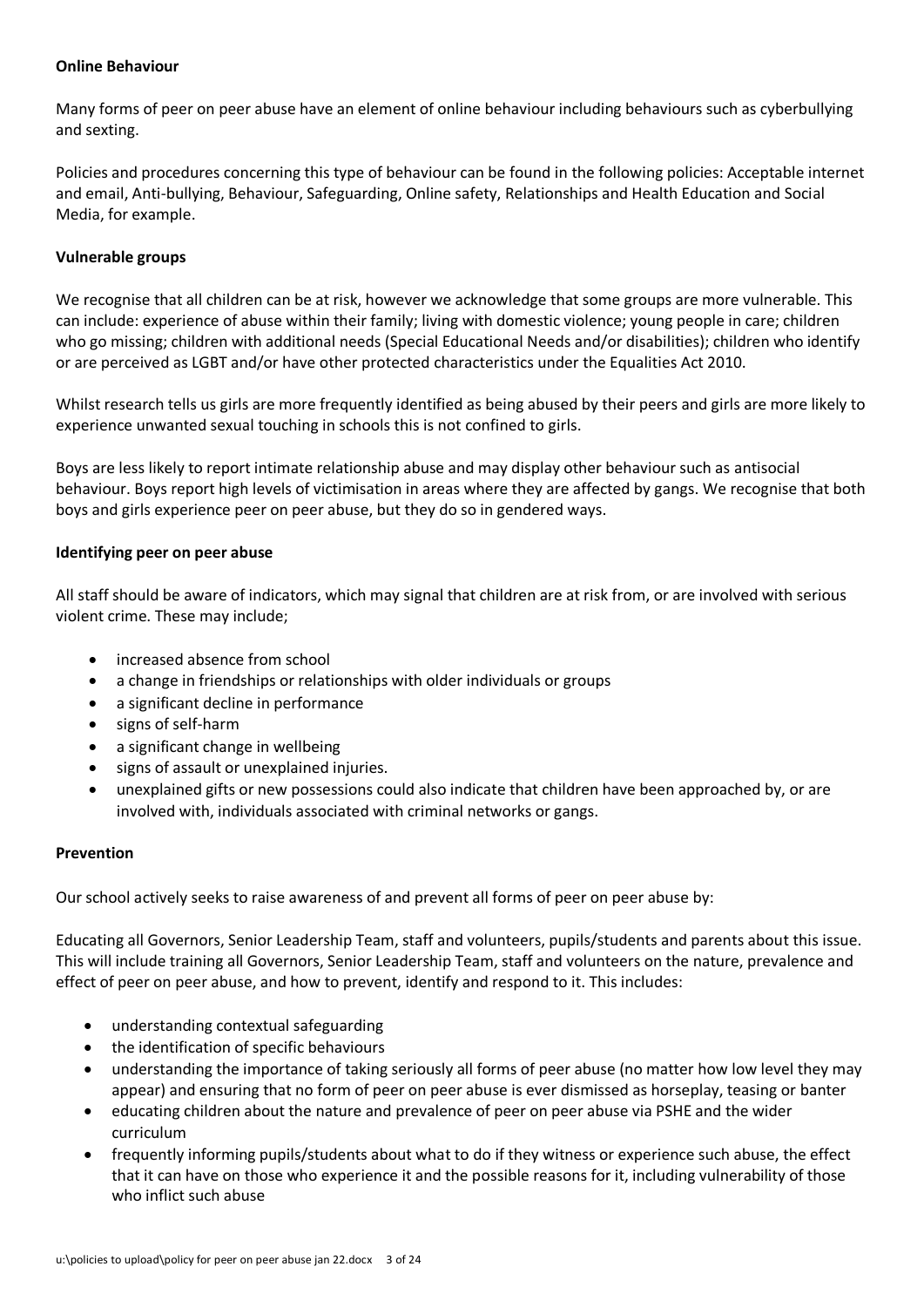- ensuring that pupils are regularly informed about the school's approach to such issues, including its policy towards all forms of peer on peer abuse
- engaging parents on this issue by:
	- o talking about it with parents if their children were involved,
	- o involving parents in the review of school policies and lesson plans (for example during the RHE consultation)
- ensuring that all peer on peer abuse issues are fed back to the school's safeguarding team so that they can spot and address any concerning trends and identify pupils who maybe in need of additional support. This is done by way of a weekly Children of Concern meeting at which all concerns about pupils (including peer on peer abuse issues) are discussed
- challenging the attitudes that underlie such abuse (both inside and outside the classroom)
- working with Governors, Senior Leadership Team, all staff and volunteers, pupils and parents to address equality issues, to promote positive values and to encourage a culture of tolerance and respect amongst all members of the School community
- creating conditions in which our pupils can aspire to and realise safe and healthy relationships
- creating a culture in which our pupils feel able to share their concerns openly, in a non-judgmental environment, and have them listened to, and
- responding to cases of peer on peer abuse promptly and appropriately

#### **Policy Development**

The policy has been developed considering our school curriculum with opportunities for teaching about the themes in an age appropriate way. Staff have had training around peer on peer abuse. The policy has been shared with staff and Governors.

#### **The Context**

Peer on peer abuse takes place on a spectrum. Understanding where a child's behaviour falls on a spectrum is essential to being able to respond appropriately to it. It is essential that responses to incidents are proportionate and contextual. In this policy we recognise the importance of distinguishing between problematic and Harmful Sexual Behaviour (HSB).

Simon Hackett (2010) has proposed a continuum model of [harmful sexual behaviour](https://learning.nspcc.org.uk/media/1657/harmful-sexual-behaviour-framework.pdf) to demonstrate the range of sexual behaviours presented by children and young people, from those that are normal, to those that are highly deviant:

| Normal                                                   | Inappropriate                                                                                     | <b>Problematic</b>                                                                                                                                                   | <b>Abusive</b>                                                                                                                                                                        | <b>Violent</b>                                                                 |
|----------------------------------------------------------|---------------------------------------------------------------------------------------------------|----------------------------------------------------------------------------------------------------------------------------------------------------------------------|---------------------------------------------------------------------------------------------------------------------------------------------------------------------------------------|--------------------------------------------------------------------------------|
| Developmentally<br>expected                              | · Single instances of<br>inappropriate sexual<br>behaviour                                        | • Problematic and<br>concerning<br>behaviours                                                                                                                        | • Victimising intent<br>or outcome                                                                                                                                                    | · Physically violent<br>sexual abuse                                           |
| Socially acceptable<br>Consensual, mutual,<br>reciprocal | · Socially acceptable<br>behaviour within<br>peer group                                           | • Developmentally<br>unusual and socially<br>unexpected                                                                                                              | · Includes misuse<br>of power<br>• Coercion and force                                                                                                                                 | · Highly intrusive<br>· Instrumental<br>violence which is                      |
| Shared decision<br>making                                | • Context for<br>behaviour may be<br>inappropriate<br>• Generally<br>consensual<br>and reciprocal | . No overt elements<br>of victimisation<br>· Consent issues<br>may be unclear<br>• May lack reciprocity<br>or equal power<br>· May include levels<br>of compulsivity | to ensure victim<br>compliance<br>· Intrusive<br>· Informed consent<br>lacking, or not able<br>to be freely given<br>by victim<br>• May include<br>elements of<br>expressive violence | physiologically and/<br>or sexually arousing<br>to the perpetrator<br>· Sadism |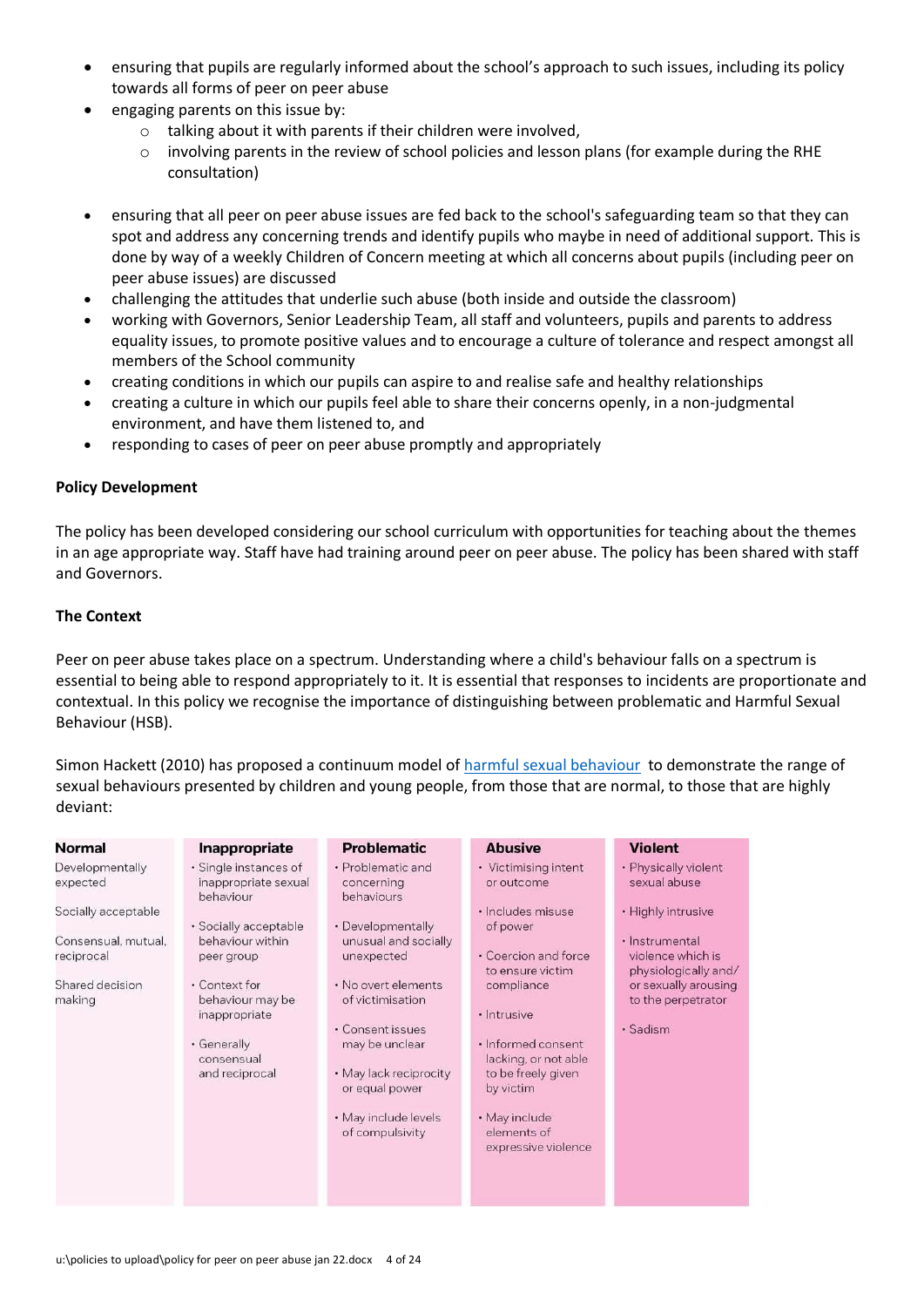## **Determining the level of incidents**

While determining the level of incidents is not always clear-cut we use this as a guide. In addition to this we consider the following behaviours: (insert bullets from above – involves single incident, misuse of power' etc.)

- chronological and developmental ages of everyone involved
- difference in their power or authority in relation to age, race, gender, physical, emotional or intellectual vulnerability
- all alleged physical and verbal aspects of the behaviour and incident
- whether the behaviour involved inappropriate sexual knowledge or motivation
- the degree of physical aggression, intimidation, threatening behaviour or bribery
- the effect on the victim
- any attempts to ensure the behaviour and incident is kept a secret
- the child or young person's motivation or reason for the behaviour, if they admit that it occurred
- whether this was a one-off incident, or longer in duration

*An example of this is the consensual sharing of an image between 16 year olds might be inappropriate but would sit on the continuum as 'inappropriate', however if these images were shared wider without consent this could be deemed as 'problematic & abusive'.* 

## **When should schools seek support?**

Cases of peer on peer abuse are often complex, may involve multiple young people, and consent may be unclear. This is especially difficult when young people may be victims but also involved in the harm of others. In some instances, it may be most appropriate for schools to respond internally. However, in other instances, cases may require a referral to the police and/or social care.

We understand that this is not always clear. As such, we suggest that schools refer to the flow chart (Appendix 1) and consider the following when deciding if an incident requires referral to multi-agency services, including the MASH.

Cases that may be best responded to in-school sit between 'Normal/Healthy' and the 'inappropriate' section on Hackett's continuum, for example:

- single instances of inappropriate sexual behaviour
- socially acceptable behaviour within peer group
- context for behaviour may be inappropriate
- generally consensual and reciprocal

Incidents where a referral to police/ social care is always required are defined under Hackett as 'violent and abusive' these will also meet level 4 criteria in the Effective Support document, such as:

- victimising intent or outcome
- includes misuse of power
- coercion and force to ensure compliance
- **intrusive**
- informed consent lacking or not able to be freely given
- may include elements of expressive violence
- physically violent sexual abuse
- highly intrusive
- instrumental violence which is psychologically and/or sexually arousing to the child responsible for the behaviour
- sadism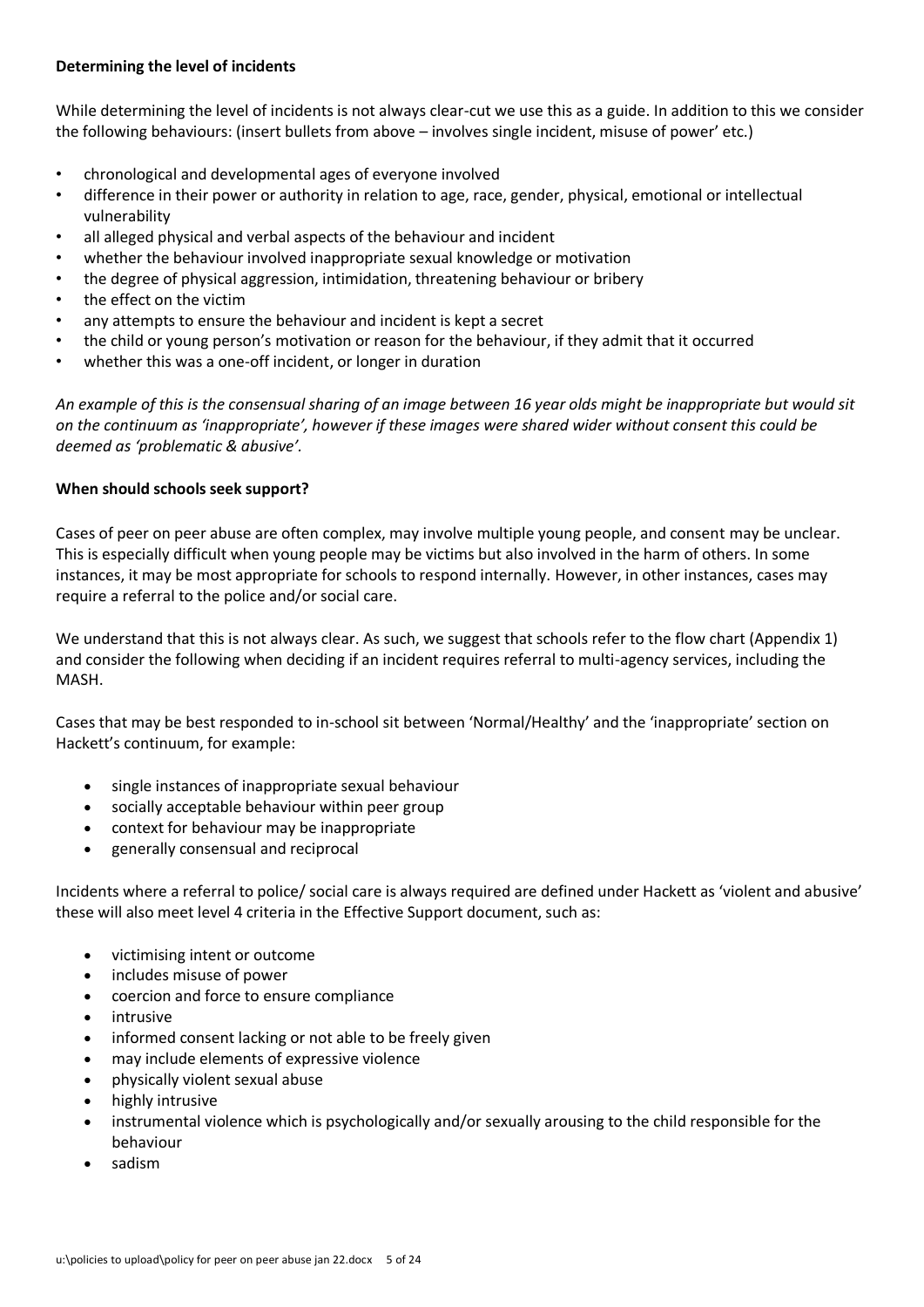Cases of peer on peer abuse are not always clear cut and there are many grey areas. These grey areas fall under the inappropriate/ problematic section of the continuum. The MASH team are available via phone and email to offer support to schools in order to ensure the appropriate safety plans/referrals/ support is in place for the victim and child alleged to have caused harm, such as:

- problematic and concerning behaviour
- developmentally unusual and socially unexpected
- no overt elements of victimisation
- consent issues maybe unclear
- may lack reciprocity or equal power
- may include levels of compulsivity

When dealing with harmful sexual behaviour first assess where the alleged behaviour falls on a spectrum and use this information to form a response. This could include, for example, whether it:

- is socially acceptable
- involves a single incident or has occurred over a period of time
- is socially acceptable within the peer group
- is problematic and concerning
- involves any overt elements of victimisation or discrimination e.g. related to race, gender, sexual orientation, physical, emotional, or intellectual vulnerability involves an element of coercion or pre-planning involves a power imbalance between the child/children allegedly responsible for the behaviour
- involves a misuse of power

## **Response to peer on peer abuse**

The designated safeguarding lead or their deputy will take a leading role using their professional judgement and be supported by other agencies such as social care or the police as required. All responses to peer on peer abuse will be informed by the flow charts, continuum and by liaising with the MASH officers/consultation line.

It is important to deal with a situation of peer abuse immediately and sensitively. It is necessary to gather the information as soon as possible to ascertain what has happened and if any other students are aware or involved. It is equally important to deal with it sensitively and think about the language used and the impact of that language on both the children and the parents when they become involved. Avoid language that may create a 'blame' culture and leave a child labelled. An example is instead of calling a child a 'perpetrator' we may instead say 'child alleged to have caused harm'.

Staff will talk to the children in a calm and consistent manner. Staff will not be prejudiced, judgmental, dismissive or irresponsible in dealing with such sensitive matters. Children should be made aware of who they can talk to should they feel they have not been treated in this manner.

## **The immediate response to a report**

- the school or college will take all reports seriously and will reassure the victim that they will be supported
- all staff understand the next steps once a child has reported peer on peer abuse and will take the concern to the DSL/DDSL to make them aware
- staff will not promise confidentiality as the concern will need to be shared further (for example, with the designated safeguarding lead or social care) staff will however only share the report with those people who are necessary to progress it
- a written report will be made as soon after the discussion as possible recording the facts as presented by the child. These may be used as part of a statutory assessment if the case is escalated later
- the DSL/DDSL will assess the needs of the victim and child alleged to have caused harm
- where the report includes an online element the school or college will follow advice on searching, screening and confiscation. The staff will not view or forward images unless unavoidable and only if another member of staff (preferably the DSL) is present
- the DSL will be informed as soon as possible and consider a referral to the police and social care using the flow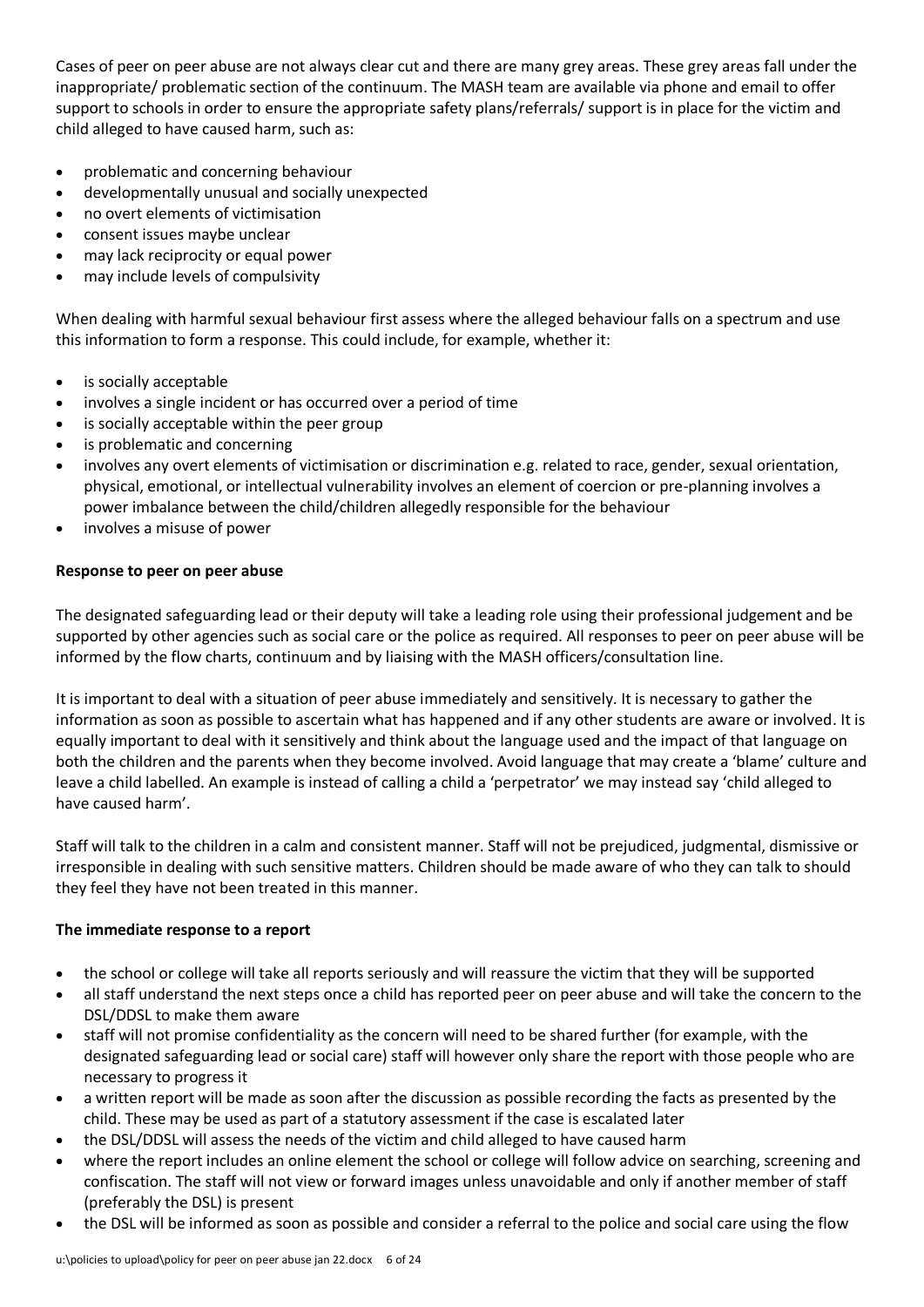charts (Appendix 1)

• the DSL must complete a Safety plan (Appendix 5) whereby sexual violence has occurred. This information must be shared with the MASH as part of the action taken discussion and should be referenced in any referral made

## **When recording behaviour, it is essential to;**

- record as soon as possible, as you can quickly forget or confuse detail
- be clear, explicit and non-avoidant, and avoid vague statements or euphemisms
- follow the prompts on your safeguarding and child protection recording form
- use proper names for body parts but record exactly any language or vocabulary used by the child. Use the child's exact words in quotation marks
- note where and when the incident happened and whether anyone else was present

# **Gather the facts**

When making young people aware of an allegation it is essential that before you speak to them any further you offer them the option to have parents or a person they trust present. You should make them aware that parents will be informed even if they wish to progress without parents present. Speak to all the young people involved separately in order to gain a statement of facts from them. Use consistent language and open questions for each account. Ask the young people to tell you what happened. Use open questions, 'where, when, why, who'. (What happened? Who observed the incident? What was seen? What was heard? Did anyone intervene?). Do not interrogate or ask leading questions.

# **Decide on your next course of action**

If you believe any young person to be at risk of significant harm you must report to the Designated Safeguarding Lead immediately; they will follow the school's Safeguarding and Child Protection Policy.

If MASH and the police intend to pursue this further, they may ask to interview the young people in school or they may ask for parents to come to school to be spoken to. It is important to be prepared for every situation and the potential time it may take.

# **Informing parents/carers**

The best way to inform parents/carers is face to face. Although this may be time consuming, the nature of the incident and the type of harm/abuse a young person may be suffering can cause fear and anxiety to parents/carers whether their child is the child who was harmed or who harmed another.

In all circumstances where the risk of harm to the child is evident then the school should encourage the young person to share the information with their parent/carer (they may be scared to tell parents/carers that they are being harmed in any way).

This policy will be monitored and reviewed on an annual basis.

Policy updated: January 2022 Staff responsible: Jo Adams

This policy was ratified by the Governing Body on: 26<sup>th</sup> January 2022

M. kashi Signed on behalf of the Governing Body: The Society of the Governing Body: The Society of the Society of the Society of the Society of the Society of the Society of the Society of the Society of the Society of the Society

M. Kashif - Chair of Governors

(printed)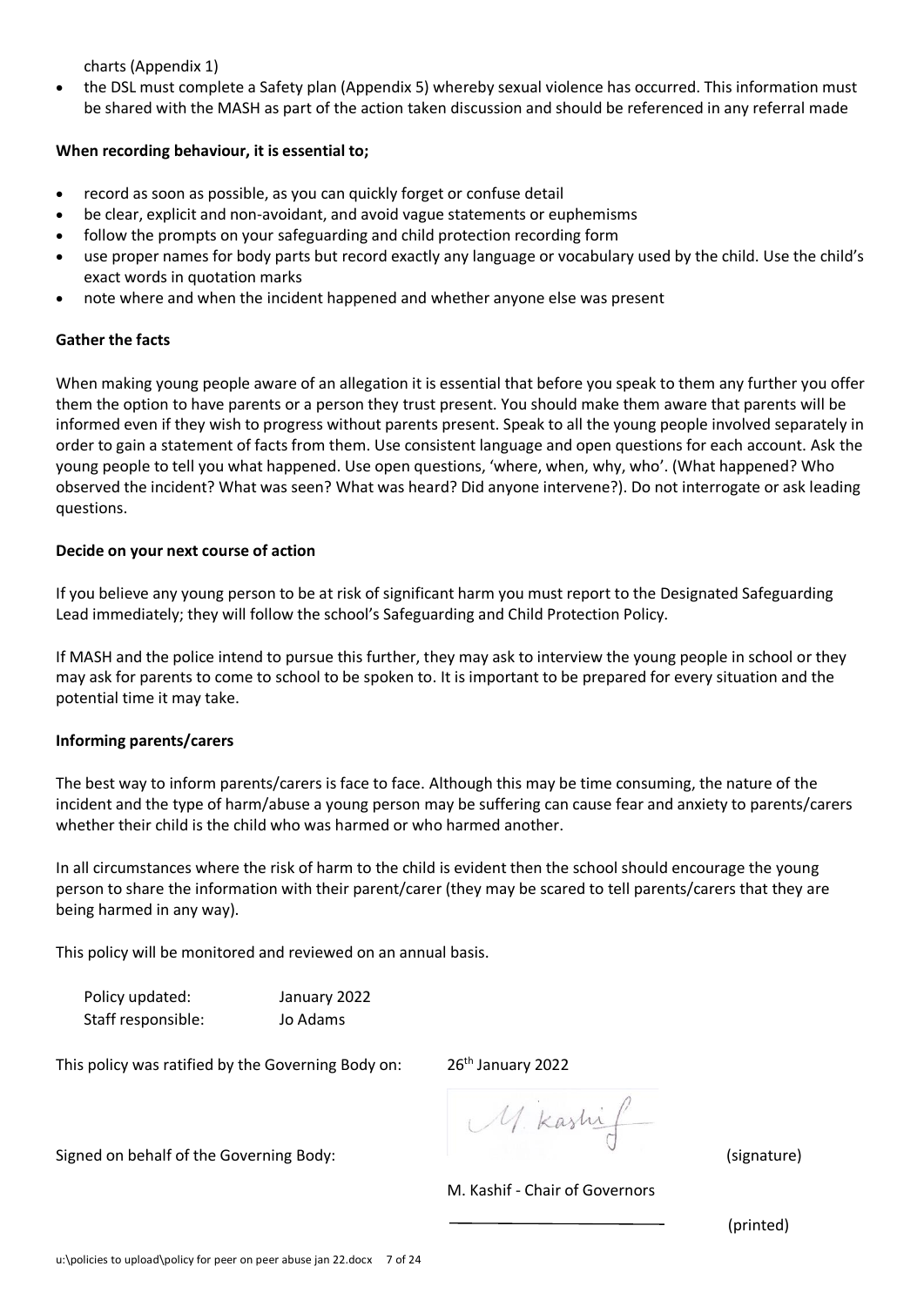#### **Appendix 1: Referral pathways and processes**

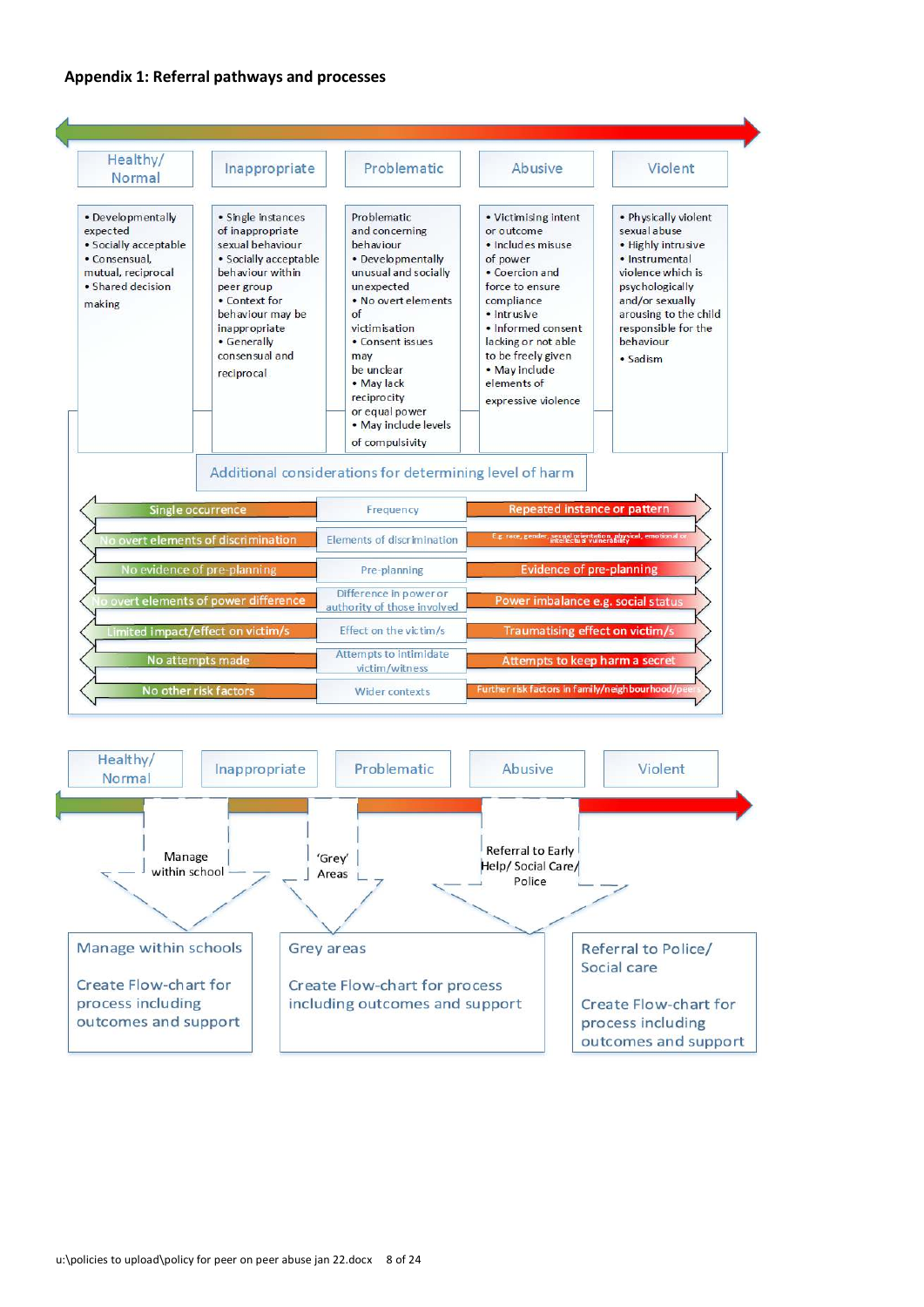

2017 Source:

屋

Andrew

 $\Omega$ Sexual Violence and Sexual Harassment between children in schools and colleges (DfE, 2017) SVSH Flow Chart for Schools 2017 v 1.0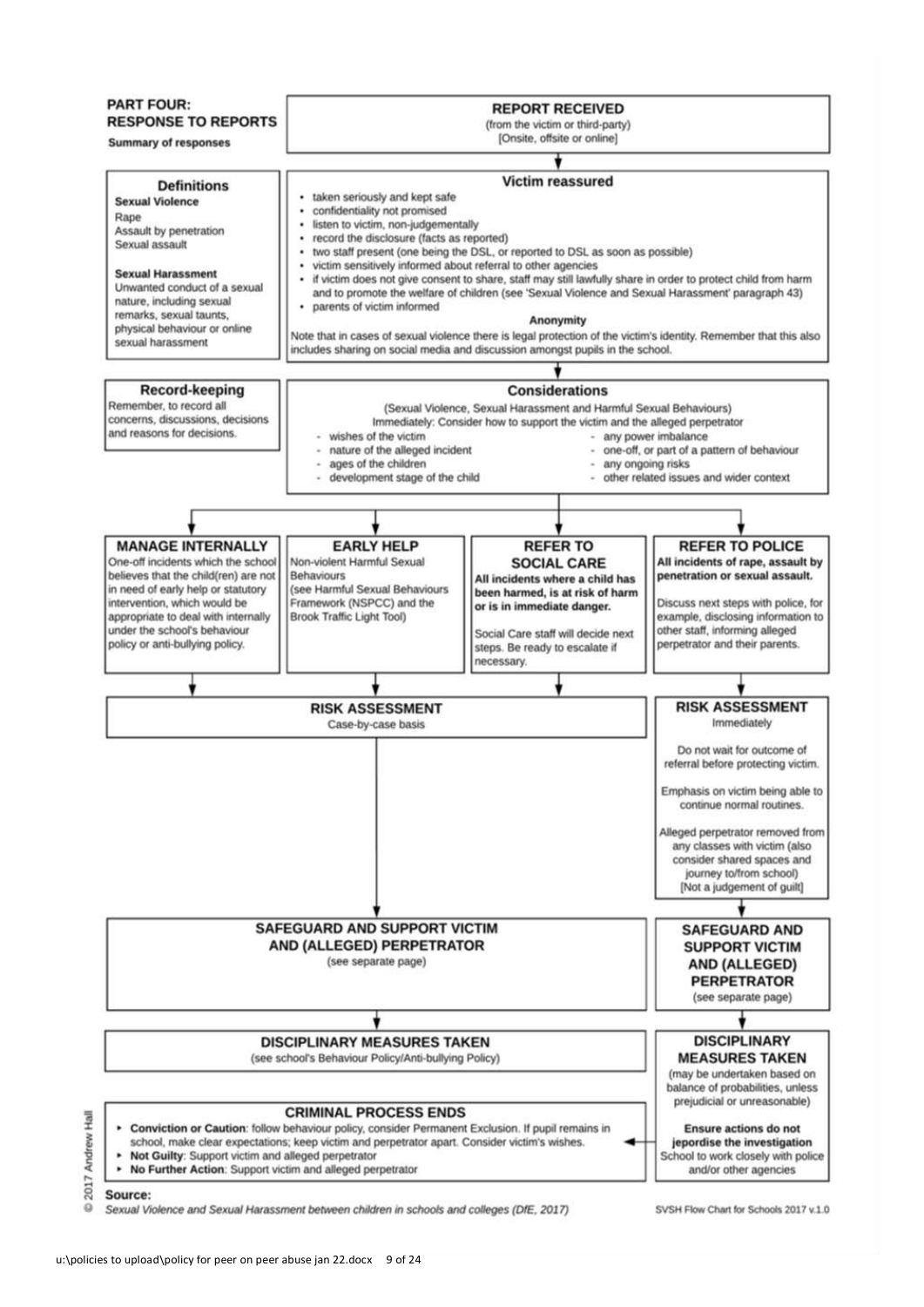## **Manage internally – school's internal early help/effective support response**

- 1. In some cases of sexual harassment, for example, one-off incidents, it may be appropriate to handle the incident internally, perhaps through utilising the behaviour and bullying policies and by providing pastoral support from the Safeguarding team. This decision is considered on the outcome of contact with the MASH which would include discussions around and completed safety planning. This decision will be made based on the principle that sexual violence and sexual harassment is never acceptable and will not be tolerated. All decisions, and discussions, including safeguarding supervision outcomes around making these decisions will be recorded and stored by the DSL on the child's CP File and kept in a locked filing cabinet in the Inclusion Manager's room by the Inclusion Manager.
- 2. It is important to ensure that details of sanctions for the child alleged to have caused harm are not shared with any other persons other than those providing care for them. This is to maintain confidentiality and privacy for the child involved.
- 3. In line with 1 above, we may decide that the children involved do not require statutory interventions but may benefit from early help. Early help means providing support as soon as a problem emerges, at any point in a child's life. Providing early help is more effective in promoting the welfare of children than reacting later. Early help can be particularly useful to address non-violent harmful sexual behaviour and may prevent escalation of sexual violence.
- 4. Where a child has been harmed, is at risk of harm, or is in immediate danger, we will make a referral to the MASH following locally agreed protocols. Where statutory assessments are appropriate, the designated safeguarding lead or a deputy will be working alongside, and cooperating with, the relevant lead social worker. Collaborative working will help ensure the best possible package of coordinated support is implemented for the victim and, where appropriate, the child alleged to have caused harm and any other children that require support.

## **Safety Plan**

When there has been a report of peer on peer abuse that sits under the abusive and violent sections on the flow chart, the designated safeguarding lead (or a deputy) will make an immediate risk and needs' assessment (safety plan). Where there has been a report of sexual harassment, a safety plan must be completed and submitted to the MASH. The safety plan should consider:

- the victim, especially their protection and support
- the child alleged to have caused harm, and
- all the other children (and, if appropriate, adult students and staff) at the school or college, especially any actions that are appropriate to protect them

Safety plans will be recorded in an electronic form and filed in the locked filing cabinet in the Inclusion Manager's officeand be kept under review. The designated safeguarding lead (or a deputy) will ensure they are engaging with MASH.

## **Reporting to the Police**

DSL's have a responsibility to report all alleged crimes to the police. The designated safeguarding lead (and their deputies) will also follow local processes for safeguarding referrals.

Where a report of rape, assault by penetration or sexual assault is made, the starting point is this will be passed on to the police as a matter of urgency. Whilst the age of criminal responsibility is ten, if the child alleged to have caused harm is under ten, the starting principle of reporting to the police remains.

Where a report has been made to the police, the school or college will consult the police and agree what information can be disclosed to staff and others, the child alleged to have caused harm and their parents or carers. They will also discuss the best way to protect the victim and their anonymity.

Where there is a criminal investigation, we will work closely with the relevant agencies to support all children involved (especially potential witnesses). Where required, advice from the police will be sought in order to help us.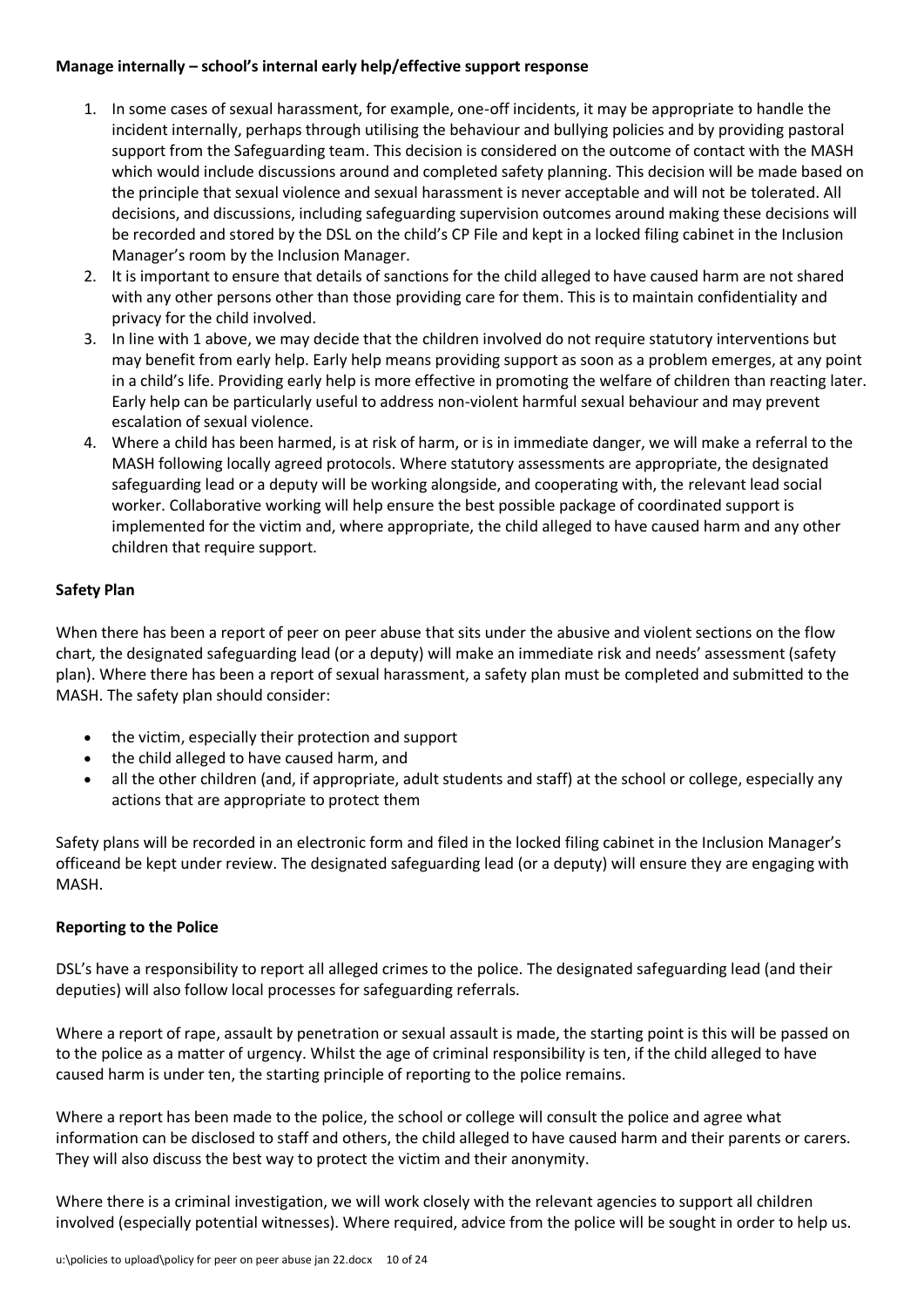Whilst protecting children and/or taking any disciplinary measures against the child alleged to have caused harm, we will work closely with the police (and other agencies as required), to ensure any actions the school or college take do not jeopardise the police investigation.

## **Separation**

If the children involved are in the same class, the school will need to consider carefully whether to separate them while the concerns are being investigated. In situations of alleged rape and assault by penetration, the statutory guidance is clear that the child alleged to have caused harm should always be removed from classes they share with the victim.

Schools and colleges need to consider how best to keep the victim and child alleged to have caused harm a reasonable distance apart while they are on the same premises, as well as on transport to and from school or college, where appropriate.

The school will need to consider how long these measures should be in place, especially if any police investigation is inconclusive. Lack of a conviction is not the same as the allegation being unfounded. The school or college must continue to provide support to the victim and child alleged to have caused harm for as long as necessary. Therefore, any separation arrangements must also be continued with for as long as is necessary to make sure children are safe.

There are different factors which must be considered prior to the separation of children occurring. These factors are the allegation itself, the context of the allegation, the wishes and feelings of the victim(s), and the threshold the allegation meets.

As part of the consideration as to whether or not the children are separated in school, safety mapping is recommended so that the victim can clearly identify where they feel safest in school and any areas they do not feel safe. This will also allow school to map out areas each child can frequent without concern or worry that the other will be there. These actions are in the best interests of both children and should not be perceived to be a judgment on the guilt of the child alleged to have caused harm.

It is essential that the alleged victim is able to express their wishes and feelings in respect of the action the school takes. In some circumstances the alleged victim may state that they do wish for separation to occur but rather that a seating plan is implemented. This is again considered alongside the context, the allegation itself and the threshold that is met.

If multiple young people are involved then the school will need to complete peer mapping and consult with the alleged victim(s) regarding safety mapping both within school and outside of school. This information will need to be shared with MASH to support decision making around the consideration/organisation of a complex strategy meeting.

## **The end of the criminal process**

If a child is convicted or receives a caution for a sexual offence, the school will update its safety plan and ensure relevant protections are in place for all children. We will consider any suitable action following our behaviour policy. If the child alleged to have caused harm remains in the school/academy we will be very clear as to our expectations regarding the child alleged to have caused harm now they have been convicted or cautioned. This could include expectations regarding their behaviour and any restrictions we think are reasonable and proportionate about the child alleged to have caused harm's timetable.

Any conviction (even with legal anonymity reporting restrictions) is potentially going to generate interest among other pupils or students in the school or college. We will ensure all children involved are protected, especially from any bullying or harassment.

Where cases are classified as "no further action" (NFA'd) by the police or Crown Prosecution Service, or where there is a not guilty verdict, we will continue to offer support to the victim and the child alleged to have caused harm for as long as is necessary. A not guilty verdict or a decision not to progress with their case will likely be traumatic for the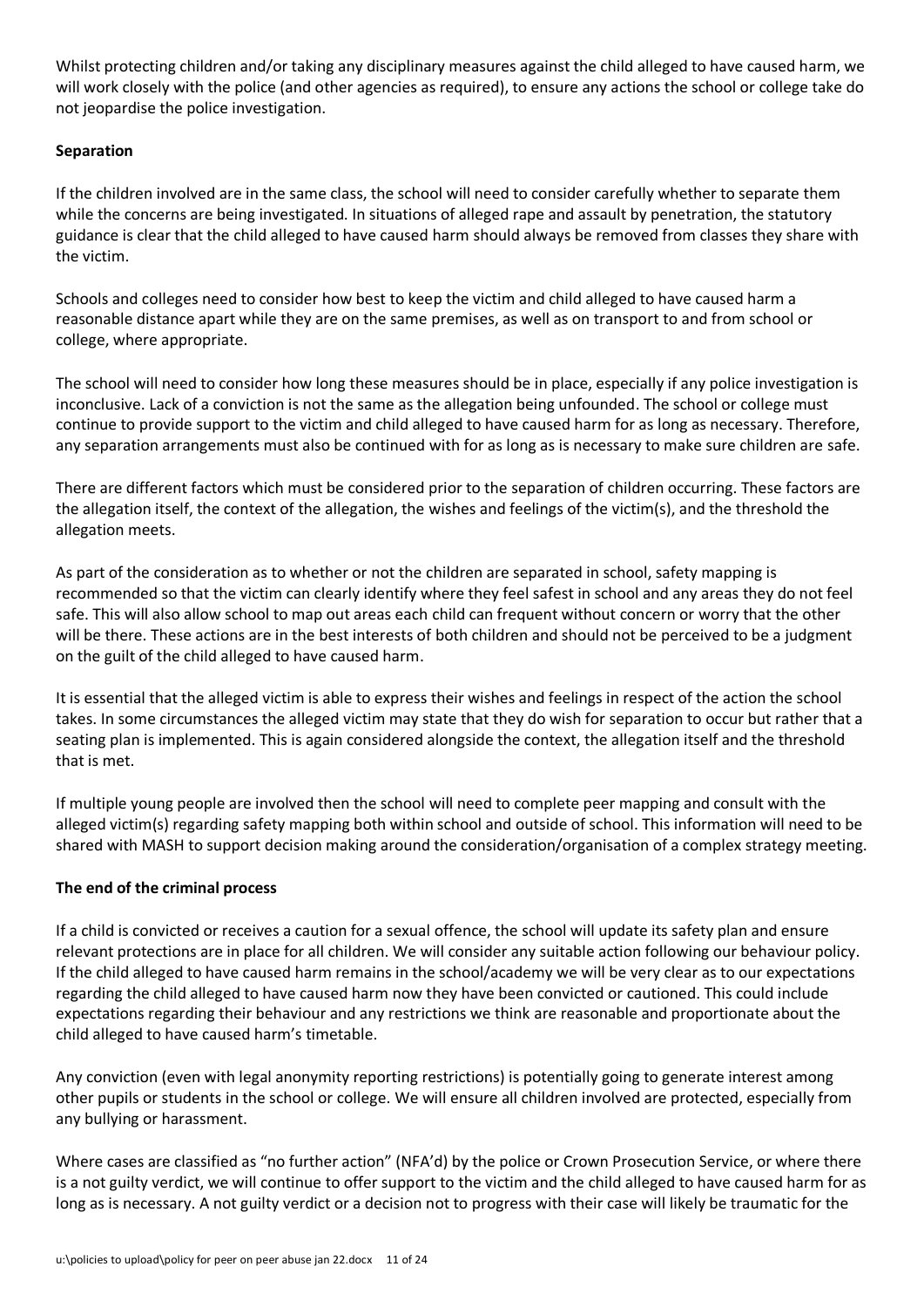victim. The fact that an allegation cannot be substantiated does not necessarily mean that it was unfounded. We will continue to support all parties in this instance.

It is also important to note that by law every child has the right to an education and therefore in instances where allegations have been withdrawn, NFA'd, unfounded or unsubstantiated children may be placed back into lessons together with a seating plan and safety mapping in place. This is decided on a case by case basis and with consideration to the wishes and feelings of the victim.

## **Support to victims and those instigating harm**

## **Support for Children Affected by Sexual Assault**

What support they require depends on the individual young person. It may be that they wish to seek counselling or one to one support via a mentor. It may also be that they feel able to deal with the incident(s) on their own or with support of family and friends; in which case it is necessary that this young person continues to be monitored and offered support should they require it in the future. Within school, children will be offered a named member of staff they can talk to and pastoral support.

Other interventions that could be considered may be that through the continued curriculum of Relationship and Health Education (from 2020), PSHE and SMSC that certain issues can be discussed and debated more frequently.

If the young person needs further support it may be that a safety plan can be put in place for them whilst in school so that they have someone named that they can talk to, support strategies for managing future issues and identified services to offer additional support.

Support for victims of sexual assault is available from a variety of agencies (see Appendix 4).

We will support the victim of sexual assault to remain in school but if they are unable to do so we will enable them to continue their education elsewhere. This decision will be made only at the request of the child and their family. If they are moved, we will ensure the new school is aware of the ongoing support they may need. The DSL will support this move.

Where a criminal investigation into a rape or assault by penetration leads to a conviction or caution, we may take suitable action, if we have not already done so in line with the behaviour policy. In all but the most exceptional of circumstances, the rape or assault is likely to constitute a serious breach of discipline and lead to the view that allowing the child alleged to have caused harm to remain in the same school or college would seriously harm the education or welfare of the victim (and potentially other pupils or students).

Where a criminal investigation into sexual assault leads to a conviction or caution, we may, if we have not already done so, consider any suitable sanctions using our behaviour policy, including consideration of permanent exclusion.

Where the child alleged to have caused harm is going to remain at the school or college, the principle would be to continue keeping the victim and child alleged to have caused harm in separate classes and use safety mapping and to consider the most appropriate way to manage potential contact on school and college premises and transport. The nature of the conviction or caution and wishes of the victim will be especially important in determining how to proceed in such cases.

Reports of sexual assault and sexual harassment will, in some cases, not lead to a report to the police (for a variety of reasons). In some cases, rape, assault by penetration, sexual assault or sexual harassment are reported to the police and the case is not progressed or are reported to the police and ultimately result in a not guilty verdict. None of this means the offence did not happen or that the victim lied. The process will have affected both victim and child alleged to have caused harm. Appropriate support will be provided to both as required and consideration given to sharing classes and potential contact as required on a case-by-case basis.

All the above will be considered with the needs and wishes of the victim at the heart of the process (supported by parents and carers as required). Any arrangements should be kept under review.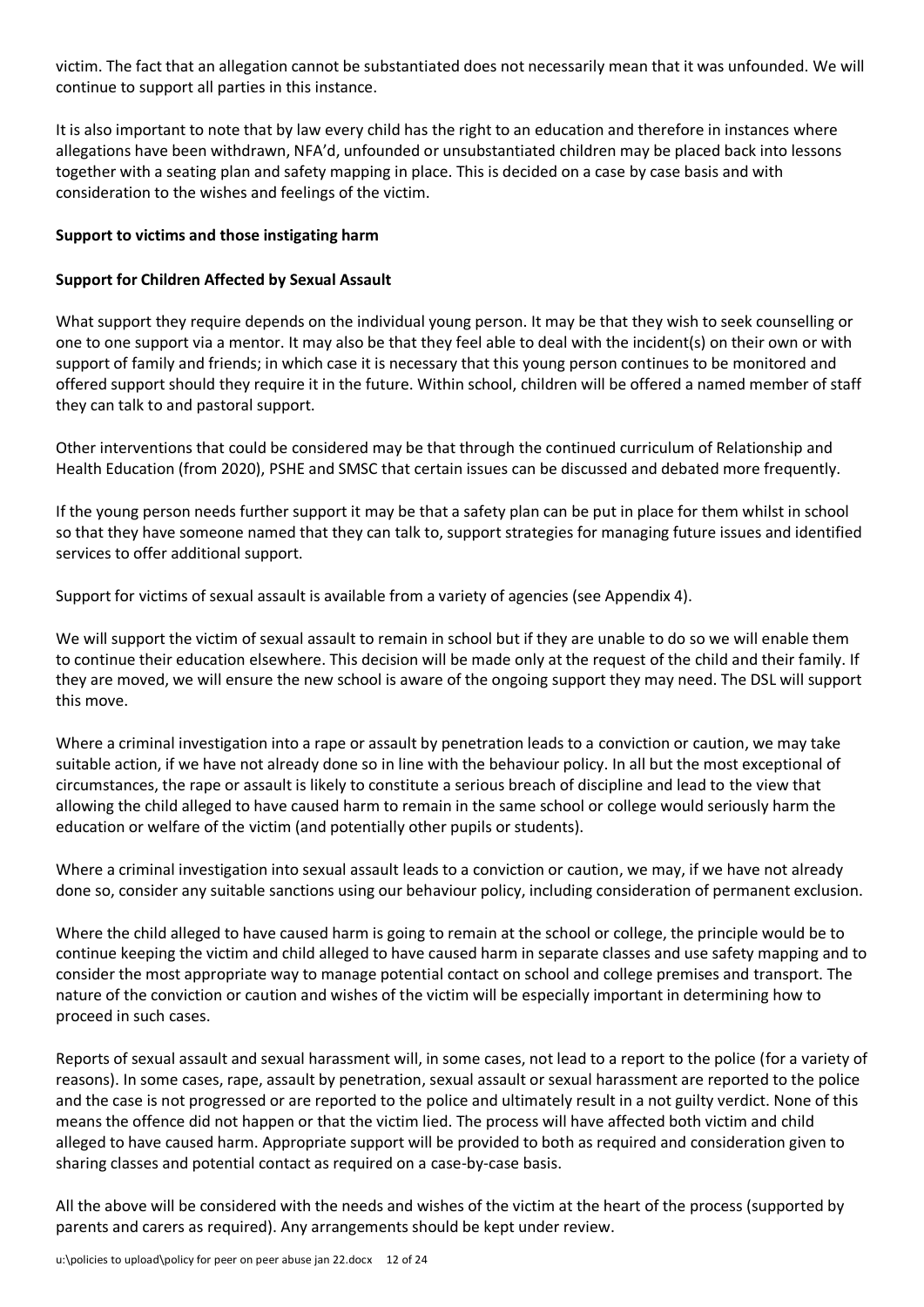## **For the young person who has displayed harmful behaviour**

It is important to find out why the young person has behaved in such a way. It may be that the young person is experiencing their own difficulties and may even have been harmed themselves in a similar way. In such cases support such as one to one mentoring or counselling may also be necessary.

Particular support from identified services may be necessary through a MASH referral and the young person may require additional support from family members (Appendix 4).

Once the support required to meet the individual needs of the young person is in place it is important that the young person receives a consequence for their behaviour in line with the school behaviour policy. In the cases of sexually harmful behaviour it may be a requirement for the young person to engage in one to one work with a particular service or agency (if a crime has been committed this may be through the police or youth offending service). If there is any form of criminal investigation ongoing it may be that this young person does not want to be educated on site until the investigation has concluded. In which case, the young person will need to be provided with appropriate support and education elsewhere.

It may be that the behaviour that the young person has displayed may continue to pose a risk to others, in which case an individual risk assessment may be required. This should be completed via a multi-agency response (referral to MASH) to ensure that the needs of the young person and the risks towards others are measured by all of those agencies involved including the young person and their parents. This may mean additional supervision of the young person or protective strategies if the young person feels at risk of engaging in further inappropriate or harmful behaviour.

The school may also choose a consequence such as exclusion or internal exclusion/inclusion/seclusion for a period of time to allow the young person to reflect on their behaviour.

## **After care**

It is important that following the incident the young people involved continue to feel supported and receive help even if they have stated that they are managing the incident. Sometimes the feelings of remorse, regret or unhappiness may occur at a much later stage than the incident. It is important to ensure that the young people do not engage in any further harmful behaviour either towards someone else or to themselves as a way of coping (e.g. self-harm). For this reason, regular reviews with the young people following the incident(s) are imperative.

## **Multi-agency working**

The school actively engages with its local partners in relation to peer on peer abuse, and works closely with Luton Council children's social care, and/or other relevant agencies, and other schools.

The relationships the school has built with these partners are essential to ensuring that the school is able to prevent, identify early and appropriately handle cases of peer on peer abuse. They help the school;

- to develop a good awareness and understanding of the different referral pathways that operate in its local area, as well as the preventative and support services which exist
- to ensure that our pupils can access the range of services and support they need quickly
- to support and help inform our local community's response to peer on peer abuse
- to increase our awareness and understanding of any concerning trends and emerging risks in our local area to enable us to take preventative action to minimise the risk of these being experienced by our pupils

The school actively refers concerns/allegations of peer on peer abuse where necessary to Luton's Children's Social care, and/or other relevant agencies.

The school will consider referrals to other panels such as MAGPAN and MACE if concerns over exploitation are evident. MACE referrals can be made via the Safeguarding in Education team in Luton Council.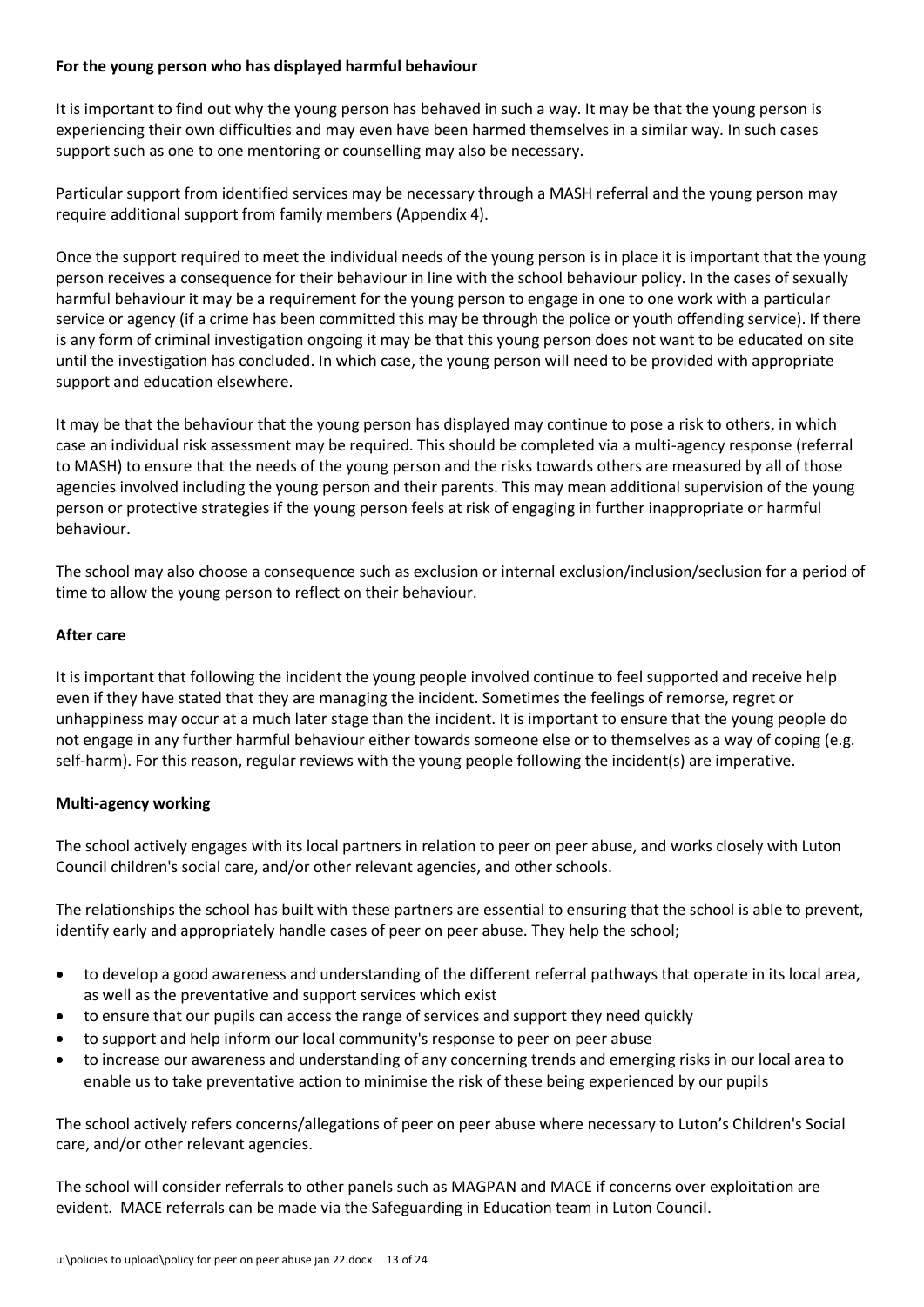Children resident out of county but attending a Luton school/academy will be reported to their home authority Social Care team.

In cases involving children who are subject to risk, harm and abuse and who are Looked After Children, the children's social worker must be informed and a coordinated approach to address any incidents or concerns will be required.

## **Appendix 2: Useful definitions**

## **Sexual Harassment**

This can be defined as 'unwanted conduct of a sexual nature' that can occur online and offline. In the context of this guidance this means in the context of child on child sexual harassment. Sexual harassment is likely to: violate a child's dignity, and/or make them feel intimidated, degraded or humiliated and/or create a hostile, offensive or sexualised environment.

It can include

- sexual comments, such as: telling sexual stories, making lewd comments, making sexual remarks about clothes and appearance and calling someone sexualised names
- sexual "jokes" or taunting

## **Sharing nudes and semi nudes**

Is when someone shares sexual, naked or semi-naked images or videos of themselves or others or sends sexually explicit messages. They can be sent using mobiles, tablets, smartphones, and laptops - any device that allows you to share media and messages.

The UK Council for Internet Safety (UKCIS) Education Group has published Advice for Schools and Colleges on [Sharing](https://www.gov.uk/government/publications/sharing-nudes-and-semi-nudes-advice-for-education-settings-working-with-children-and-young-people/sharing-nudes-and-semi-nudes-advice-for-education-settings-working-with-children-and-young-people)  [nudes and semi nudes](https://www.gov.uk/government/publications/sharing-nudes-and-semi-nudes-advice-for-education-settings-working-with-children-and-young-people/sharing-nudes-and-semi-nudes-advice-for-education-settings-working-with-children-and-young-people)

#### **Upskirting**

This typically involves taking a picture under a person's clothing without them knowing, with the intention of viewing their genitals or buttocks to obtain sexual gratification, or cause the victim humiliation, distress or alarm. It is now a criminal offence and may constitute sexual harassment. Cases of 'upskirting' have a mandatory requirement for being reported.

#### **Rape**

A person (A) commits an offence of rape if: he intentionally penetrates the vagina, anus or mouth of another person (B) with his penis, B does not consent to the penetration and A does not reasonably believe that B consents.

#### **Assault by Penetration**

A person (A) commits an offence if: s/he intentionally penetrates the vagina or anus of another person (B) with a part of her/his body or anything else, the penetration is sexual, B does not consent to the penetration and A does not reasonably believe that B consents.

#### **Sexual Assault**

A person (A) commits an offence of sexual assault if: s/he intentionally touches another person (B), the touching is sexual, B does not consent to the touching and A does not reasonably believe that B consents.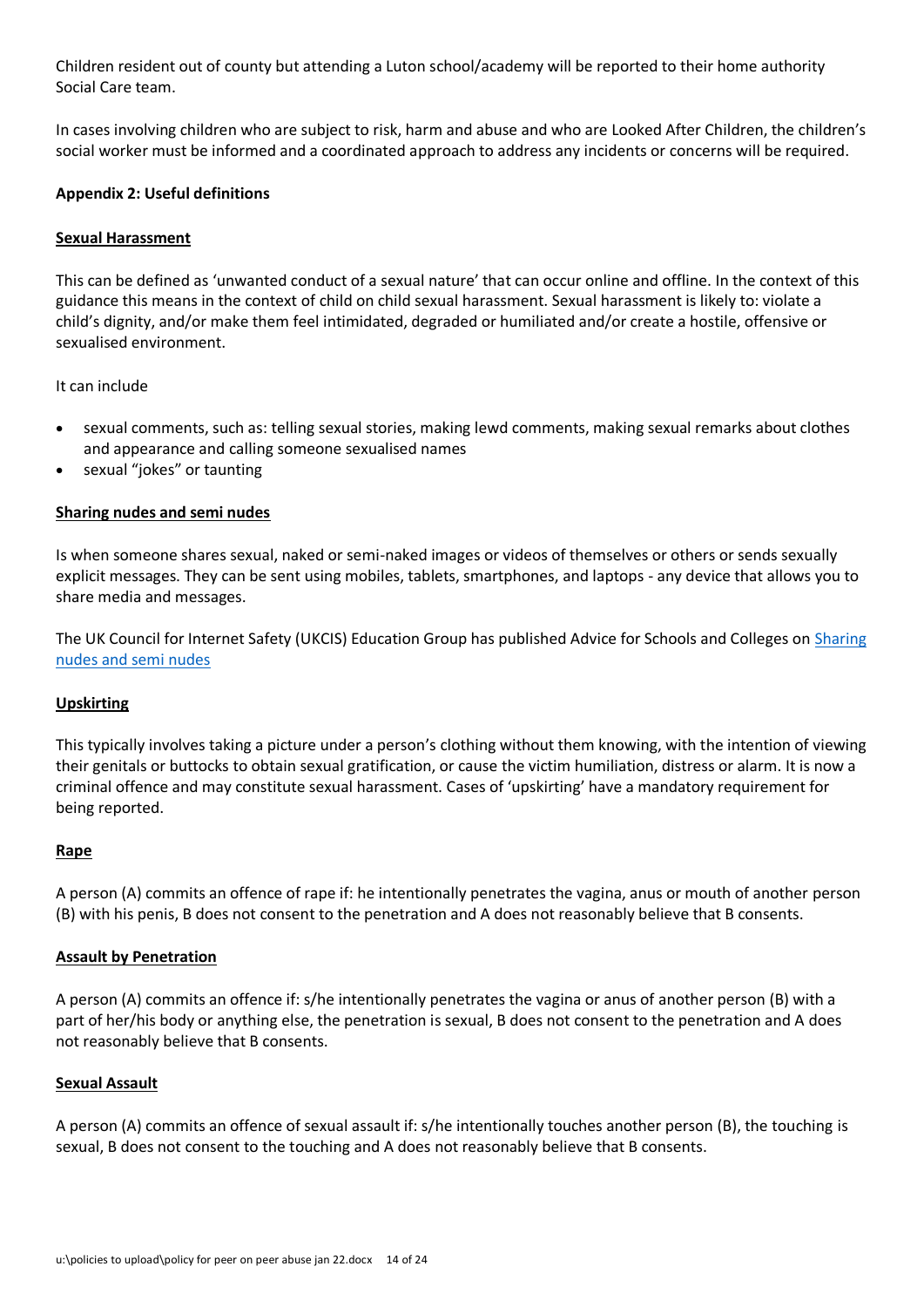## **Consent**

Consent is about having the freedom and capacity to choose. Consent to sexual activity may be given to one sort of sexual activity but not another, e.g.to vaginal but not anal sex or penetration with conditions, such as wearing a condom. Consent can be withdrawn at any time during sexual activity and each time activity occurs. Someone consents to vaginal, anal or oral penetration only if s/he agrees by choice to that penetration and has the freedom and capacity to make that choice.

It is important to know that: -

- a child under the age of 13 can never consent to any sexual activity, the age of consent is 16
- sexual intercourse without consent is rape

It is also important to differentiate between consensual sexual activity between children of a similar age and that which involves any power imbalance, coercion or exploitation. Due to their additional training, the designated safeguarding lead (or deputy) should be involved and leading the school or college response. If in any doubt, they should seek expert advice.

It is important that schools and colleges consider sexual harassment in broad terms. Sexual harassment (as set out above) creates an atmosphere that, if not challenged, can normalise inappropriate behaviours and provide an environment that may lead to sexual violence.

## **Harmful Sexual Behaviour (HSB)**

Children's sexual behaviour exists on a wide continuum, from normal and developmentally expected to inappropriate, problematic, abusive and violent. Problematic, abusive and violent sexual behaviour is developmentally inappropriate and may cause developmental damage. A useful umbrella term is "harmful sexual behaviour". The term has been widely adopted in child protection and is used in this advice. Harmful sexual behaviour can occur online and/or offline and can also occur simultaneously between the two. Harmful sexual behaviour should be considered in a child protection context.

The [Brook Sexual behaviour traffic light tool](http://www.brook.org.uk/our-work/the-sexual-behaviours-traffic-light-tool) can also be very helpful in identifying sexual behaviours by children (Appendix 3)

## **Initiation/hazing**

Hazing or initiation ceremonies refers to the practice of rituals, challenges and other activities involving harassment, abuse or humiliation used as a way of initiating a person into a group. Hazing is seen in many different types of social groups, including gangs, sports teams and school groups. The initiation rituals can range from relatively low level pranks, to protracted patterns of behaviour that rise to the level of abuse or criminal misconduct. Hazing may include physical or psychological abuse. It may also include nudity or sexual assault.

## **Contextual Safeguarding**

All staff, but especially the designated safeguarding lead (or deputy) should be considering the context within which incidents and/or behaviours occur. This is known as contextual safeguarding, which simply means assessments of children should consider whether wider environmental factors are present in a child's life that are a threat to their safety and/or welfare.

## **Legislation, guidance and Law**

Additional areas for consideration can be found in [sexual violence and sexual harassment](https://www.gov.uk/government/publications/sexual-violence-and-sexual-harassment-between-children-in-schools-and-colleges)

[Keeping Children Safe in Education 2021](https://www.gov.uk/government/publications/keeping-children-safe-in-education--2)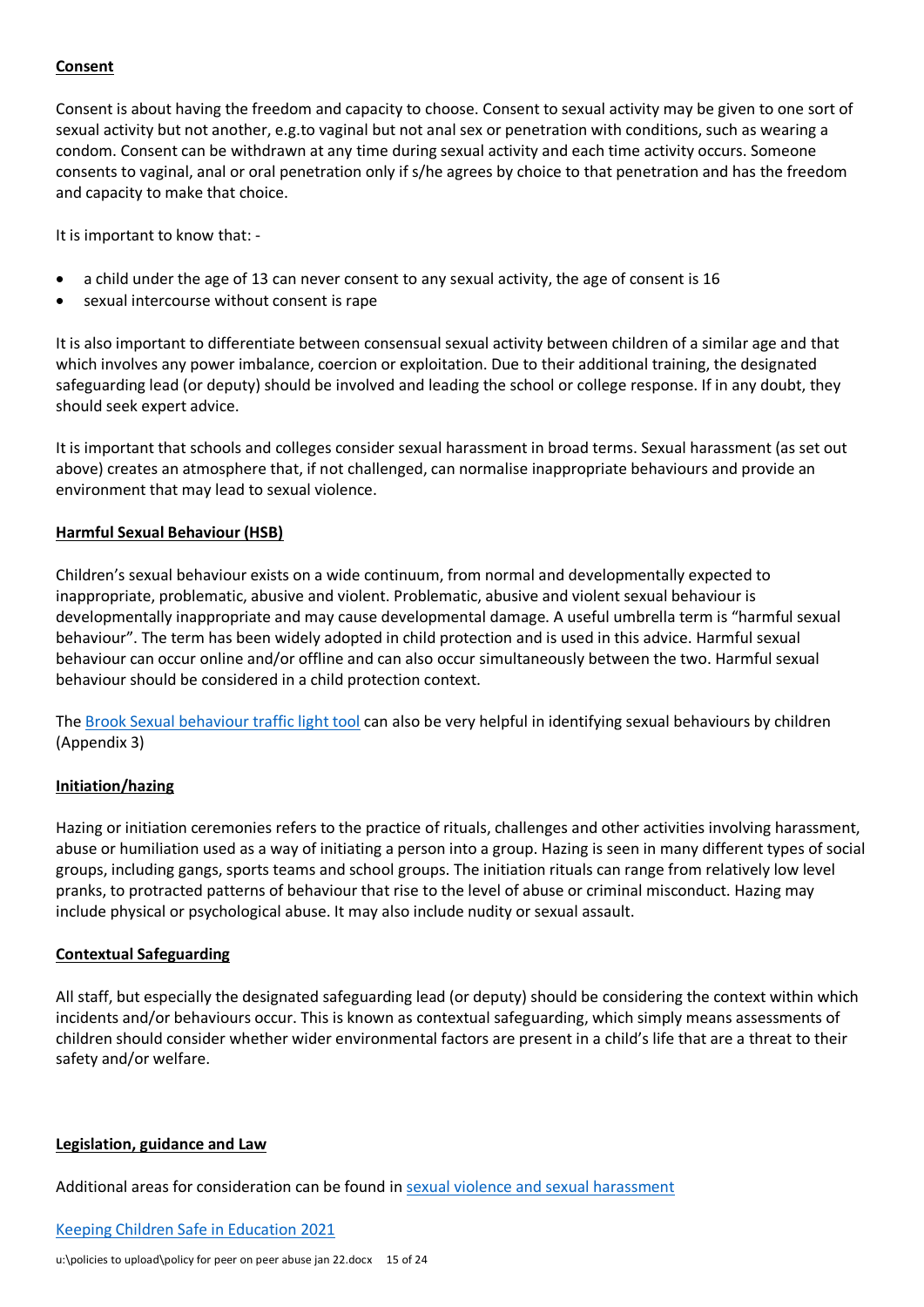It is essential to note that this guidance adheres to and encourages all persons to ensure that they are adhering to the Human Rights Act 1998, specifically the right to an education, the right to a Fair trial and protection from discrimination.

## [Equalities Act 2010](https://www.gov.uk/guidance/equality-act-2010-guidance)

This guidance is designed to ensure that the Equalities Act is adhered to at all times. The Equalities Act 2010 provides a basic framework for protection against direct and indirect discrimination, harassment and victimisation in education as well as other sectors.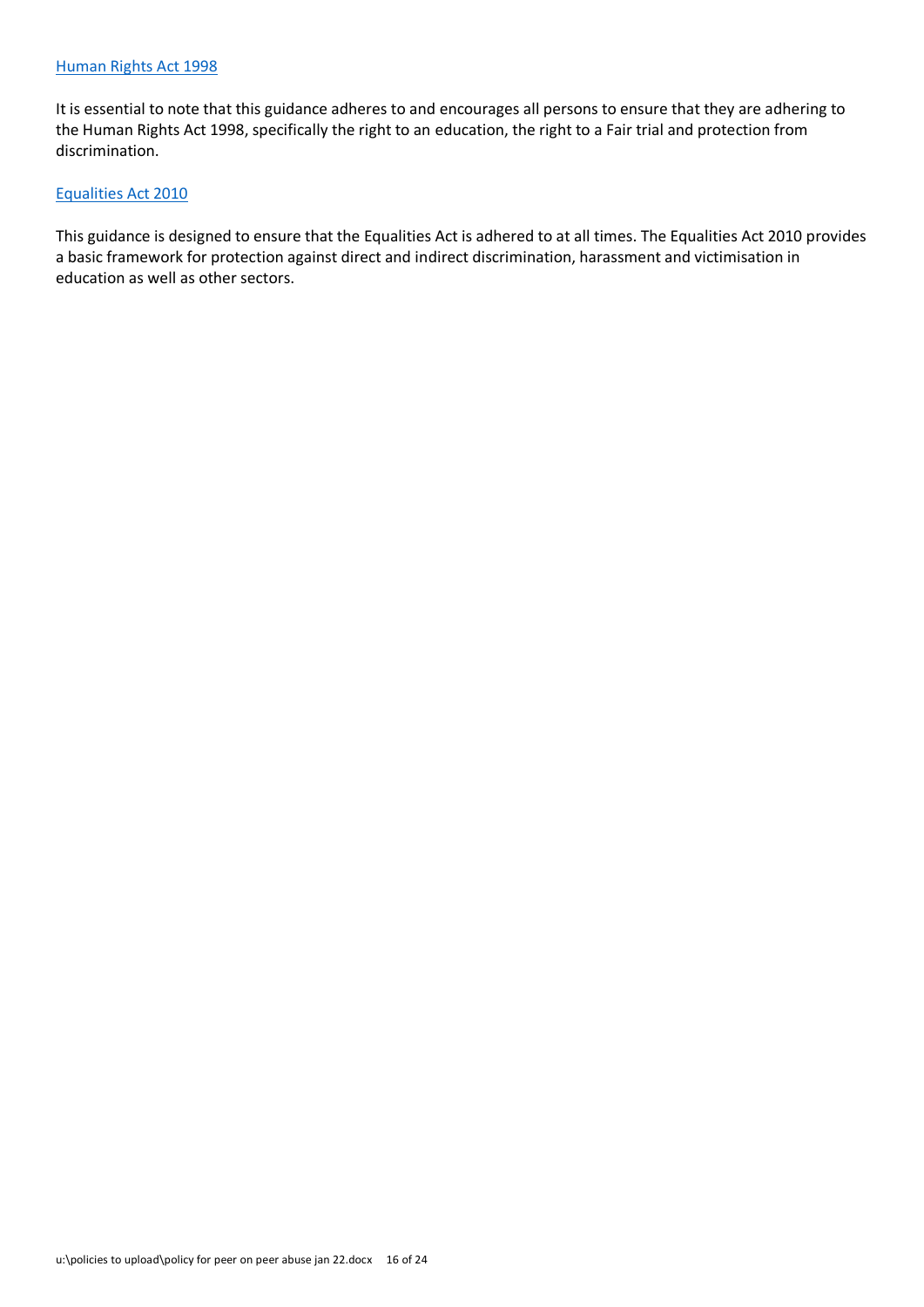## **Appendix 3: Brook sexual behaviours traffic light tool**

**Behaviours: age 0 to 5** - All green, amber and red behaviours require some form of attention and response. It is the level of intervention that will vary.

| <b>What is an amber behaviour?</b>                                                                                                                                                                                                                                                                                                                                                                                            | What is a green behaviour?                                                                                                                                                                                                                                                                                                                                                                                                                                                                               | What is a red behaviour?                                                                                                                                                                                                                                                                                                                                                                                  |
|-------------------------------------------------------------------------------------------------------------------------------------------------------------------------------------------------------------------------------------------------------------------------------------------------------------------------------------------------------------------------------------------------------------------------------|----------------------------------------------------------------------------------------------------------------------------------------------------------------------------------------------------------------------------------------------------------------------------------------------------------------------------------------------------------------------------------------------------------------------------------------------------------------------------------------------------------|-----------------------------------------------------------------------------------------------------------------------------------------------------------------------------------------------------------------------------------------------------------------------------------------------------------------------------------------------------------------------------------------------------------|
| Amber behaviours have the<br>potential to be outside of safe and<br>healthy behaviour. They may be of<br>potential concern due to age, or<br>developmental differences. A<br>potential concern due to activity<br>type, frequency, duration or con-<br>text in which they occur.<br>What can you do?<br>Amber behaviours signal the need to<br>take notice and gather information                                             | Green behaviours reflect safe and<br>healthy sexual development.<br>They are displayed between<br>children or young people of<br>similar age or developmental<br>ability. They are reflective of<br>natural curiosity,<br>experimentation, consensual<br>activities and positive choices<br>What can you do?<br>Green behaviours provide                                                                                                                                                                 | Red behaviours are outside of safe and<br>healthy behaviour. They may be<br>excessive, secretive, compulsive,<br>coercive, degrading or threatening and<br>involving significant age,<br>developmental, or power differences.<br>They may pose a concern due to the<br>activity type, frequency, duration or the<br>context in which they occur<br>What can you do?<br>Red behaviours indicate a need for |
| to assess the appropriate action.                                                                                                                                                                                                                                                                                                                                                                                             | opportunities to give positive<br>feedback and additional                                                                                                                                                                                                                                                                                                                                                                                                                                                | immediate intervention and action.                                                                                                                                                                                                                                                                                                                                                                        |
| <b>Amber behaviours</b>                                                                                                                                                                                                                                                                                                                                                                                                       | information.                                                                                                                                                                                                                                                                                                                                                                                                                                                                                             | <b>Red behaviours</b>                                                                                                                                                                                                                                                                                                                                                                                     |
| preoccupation with adult<br>sexual behaviour<br>• pulling other children's<br>pants down/skirts<br>up/trousers down against<br>their will<br>• talking about sex using<br>adult slang<br>preoccupation with touching<br>$\bullet$<br>the genitals of other people<br>following others into toilets<br>$\bullet$<br>or changing rooms to look at<br>them or touch them<br>talking about sexual<br>activities seen on TV/online | <b>Green behaviours</b><br>holding or playing with own<br>genitals<br>attempting to touch or<br>$\bullet$<br>curiosity about other<br>children's genitals<br>attempting to touch or<br>$\bullet$<br>curiosity about breasts,<br>bottoms or genitals of<br>adults<br>games e.g. mummies and<br>dad-dios,<br>doctors and nurses<br>$\bullet$<br>enjoying nakedness<br>interest in body parts and<br>$\bullet$<br>what they do<br>curiosity about the<br>$\bullet$<br>differences between boys<br>and girls | persistently touching the<br>$\bullet$<br>genitals of other children<br>persistent attempts to touch<br>$\bullet$<br>the genitals of adults<br>simulation of sexual activity in<br>$\bullet$<br>play<br>sexual behaviour between<br>young children involving<br>penetration with objects<br>forcing other children to engage<br>in sexual play                                                            |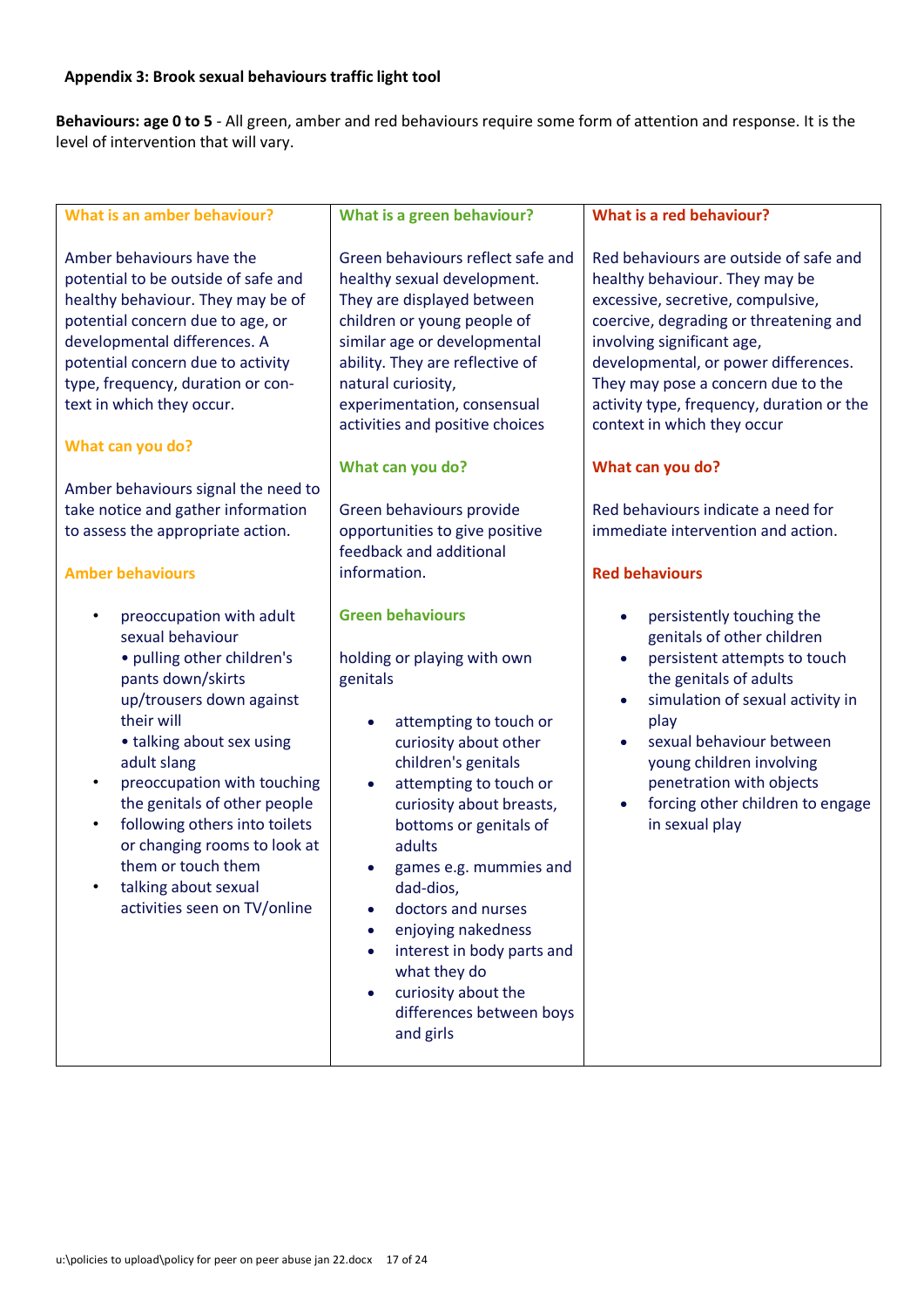**Behaviours: age 5 to 9:** All green, amber and red behaviours require some form of attention and response. It is the level of intervention that will vary.

| What is a green behaviour?                                                                                                                                                                                                                                                                                                                                                                                                   | <b>What is an amber behaviour?</b>                                                                                                                                                                                                                                                                                                                                                                                                               | What is a red behaviour?                                                                                                                                                                                                                                                                                                                                                                                                                               |  |
|------------------------------------------------------------------------------------------------------------------------------------------------------------------------------------------------------------------------------------------------------------------------------------------------------------------------------------------------------------------------------------------------------------------------------|--------------------------------------------------------------------------------------------------------------------------------------------------------------------------------------------------------------------------------------------------------------------------------------------------------------------------------------------------------------------------------------------------------------------------------------------------|--------------------------------------------------------------------------------------------------------------------------------------------------------------------------------------------------------------------------------------------------------------------------------------------------------------------------------------------------------------------------------------------------------------------------------------------------------|--|
| Green behaviours reflect safe and<br>healthy sexual development. They<br>are displayed between children or<br>young people of similar age or<br>developmental ability and<br>reflective of natural curiosity,<br>experimentation, con-sensual<br>activities and positive choices<br>What can you do?<br>Green behaviours provide<br>opportunities to give positive<br>feedback and additional<br>information.                | Amber behaviours have the potential to<br>be outside of safe and healthy<br>behaviour. They may be of potential<br>concern due to age, or developmental<br>differences. A potential concern due to<br>activity type, frequency, duration or<br>context in which they occur.<br>What can you do?<br>Amber behaviours signal the need to<br>take notice and gather information to<br>assess the appropriate action.<br><b>Amber behaviours 5-9</b> | Red behaviours are outside of<br>safe and healthy behaviour. They<br>may be excessive, secretive,<br>compulsive, coercive, degrading<br>or threatening and involving<br>significant age, develop- mental<br>or power differences. They may<br>pose a concern due to the activity<br>type, frequency, duration or the<br>context in which they occur<br>What can you do?<br>Red behaviours indicate a need<br>for immediate intervention and<br>action. |  |
| <b>Green behaviours 5-9</b><br>feeling and touching own<br>genitals<br>curiosity about other<br>children's genitals<br>curiosity about sex and<br>relationships, e.g.<br>differences between boys<br>and girls, how sex happens,<br>where babies come from,<br>same- sex relationships<br>sense of privacy about<br>bodies<br>telling stories or asking<br>questions using swear and<br>slang words for parts of the<br>body | questions about sexual activity<br>which persist or are repeated<br>frequently, despite an answer<br>having been given<br>sexual bullying face to face or<br>through texts or online<br>messaging<br>engaging in mutual<br>masturbation<br>persistent sexual images and<br>ideas in talk, play and art<br>use of adult slang language to<br>discuss sex                                                                                          | <b>Red behaviours 5-9</b><br>frequent masturbation in<br>front of others<br>sexual behaviour<br>engaging significantly<br>younger or less able<br>children<br>forcing other children to<br>take part in • sexual<br>activities<br>· simulation of oral or<br>penetrative sex<br>sourcing pornographic<br>material online                                                                                                                               |  |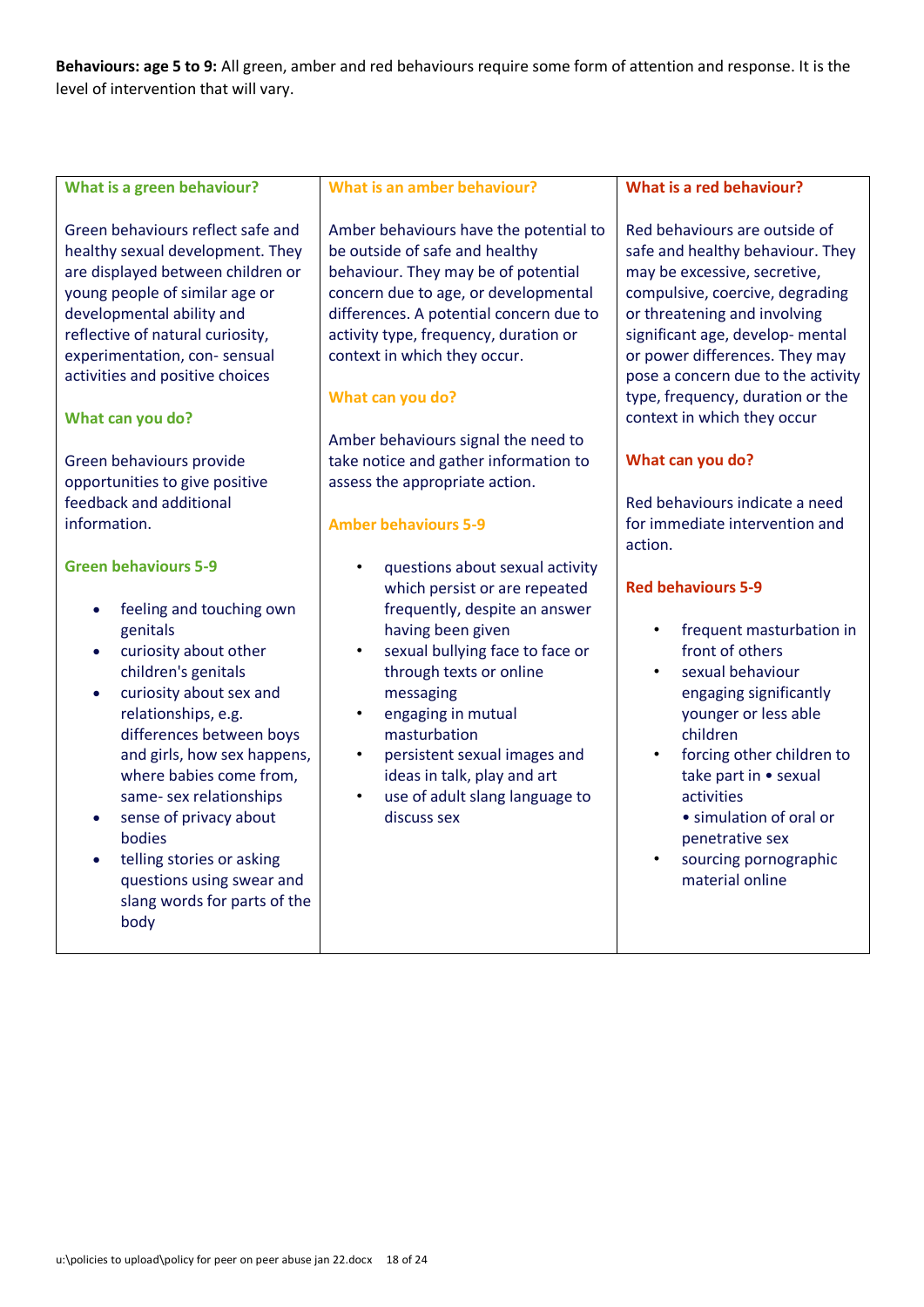## **Behaviours: age 9 to 13**

All green, amber and red behaviours require some form of attention and response. It is the level of intervention that will vary.

| <b>What is a green behaviour?</b>                                                                                                                                                                                                                                                                                                                                                                                                                                                                                                                                                                                                                                                                                                                                                                                                                      | <b>What is an amber behaviour?</b>                                                                                                                                                                                                                                                                                                                                                                                                                                                                                                                                                                                                                                                                                                                                                                                                                                                                                                                                                                                                                              | What is a red behaviour?                                                                                                                                                                                                                                                                                                                                                                                                                                                                                                                                                                                                                                                                                                                                                                                                                                                                                                                                                                                                                                                                                                                            |
|--------------------------------------------------------------------------------------------------------------------------------------------------------------------------------------------------------------------------------------------------------------------------------------------------------------------------------------------------------------------------------------------------------------------------------------------------------------------------------------------------------------------------------------------------------------------------------------------------------------------------------------------------------------------------------------------------------------------------------------------------------------------------------------------------------------------------------------------------------|-----------------------------------------------------------------------------------------------------------------------------------------------------------------------------------------------------------------------------------------------------------------------------------------------------------------------------------------------------------------------------------------------------------------------------------------------------------------------------------------------------------------------------------------------------------------------------------------------------------------------------------------------------------------------------------------------------------------------------------------------------------------------------------------------------------------------------------------------------------------------------------------------------------------------------------------------------------------------------------------------------------------------------------------------------------------|-----------------------------------------------------------------------------------------------------------------------------------------------------------------------------------------------------------------------------------------------------------------------------------------------------------------------------------------------------------------------------------------------------------------------------------------------------------------------------------------------------------------------------------------------------------------------------------------------------------------------------------------------------------------------------------------------------------------------------------------------------------------------------------------------------------------------------------------------------------------------------------------------------------------------------------------------------------------------------------------------------------------------------------------------------------------------------------------------------------------------------------------------------|
| Green behaviours reflect safe and<br>healthy sexual development.<br>They are displayed between<br>children or young people of<br>similar age or developmental<br>ability and reflective of natural<br>curiosity, experimentation,<br>consensual activities and positive<br>choices<br>What can you do?<br>Green behaviours provide<br>opportunities to give positive<br>feedback and additional<br>information.<br><b>Green behaviours 9-13</b><br>solitary masturbation<br>$\bullet$<br>use of sexual language<br>٠<br>including swear and slang<br>words<br>having girl/boyfriends<br>$\bullet$<br>who are of the same,<br>opposite or any gender<br>interest in popular<br>$\bullet$<br>culture, e.g. fashion,<br>music, media, online<br>games, chatting online<br>need for privacy<br>consensual kissing,<br>hugging, holding hands<br>with peers | Amber behaviours have the potential to<br>be outside of safe and healthy<br>behaviour. They may be of potential<br>concern due to age, or developmental<br>differences. A potential concern due to<br>activity type, frequency, duration or<br>context in which they occur.<br>What can you do?<br>Amber behaviours signal the need to<br>take notice and gather information to<br>assess the appropriate action.<br><b>Amber behaviours 9-13</b><br>uncharacteristic and risk-<br>related behaviour, e.g. sudden<br>and/or pro-vocative changes in<br>dress, withdrawal from friends,<br>mixing with new or older<br>people, having more or less<br>money than usual, going<br>missing<br>verbal, physical or cyber/virtual<br>$\bullet$<br>sexual bullying involving sexual<br>aggression<br>LGBT (lesbian, gay, bisexual,<br>$\bullet$<br>transgender) targeted bullying<br>exhibitionism, e.g. flashing or<br>$\bullet$<br>mooning<br>giving out contact details online<br>viewing pornographic material<br>worrying about being pregnant<br>or having STIs | Red behaviours are outside of safe<br>and healthy behaviour. They may<br>be excessive, secretive,<br>compulsive, coercive, degrading or<br>threatening and involving<br>significant age, develop-mental or<br>power differences. They may pose<br>a concern due to the activity type,<br>frequency, duration or the context<br>in which they occur<br>What can you do?<br>Red behaviours indicate a need for<br>immediate intervention and action.<br><b>Red behaviours 9-13</b><br>exposing genitals or<br>$\bullet$<br>masturbating in public<br>distributing naked or<br>$\bullet$<br>sexually pro-vocative<br>images of self or others<br>sexually explicit talk with<br>$\bullet$<br>younger children<br>sexual harassment<br>$\bullet$<br>arranging to meet with an<br>$\bullet$<br>online acquaintance in<br>secret<br>genital injury to self or<br>$\bullet$<br>others<br>forcing other children of<br>same age, younger or less<br>able to take part in sexual<br>activities<br>sexual activity e.g. oral sex<br>$\bullet$<br>or inter-course<br>presence of sexually<br>$\bullet$<br>transmitted infection (STI)<br>evidence of pregnancy |
|                                                                                                                                                                                                                                                                                                                                                                                                                                                                                                                                                                                                                                                                                                                                                                                                                                                        |                                                                                                                                                                                                                                                                                                                                                                                                                                                                                                                                                                                                                                                                                                                                                                                                                                                                                                                                                                                                                                                                 |                                                                                                                                                                                                                                                                                                                                                                                                                                                                                                                                                                                                                                                                                                                                                                                                                                                                                                                                                                                                                                                                                                                                                     |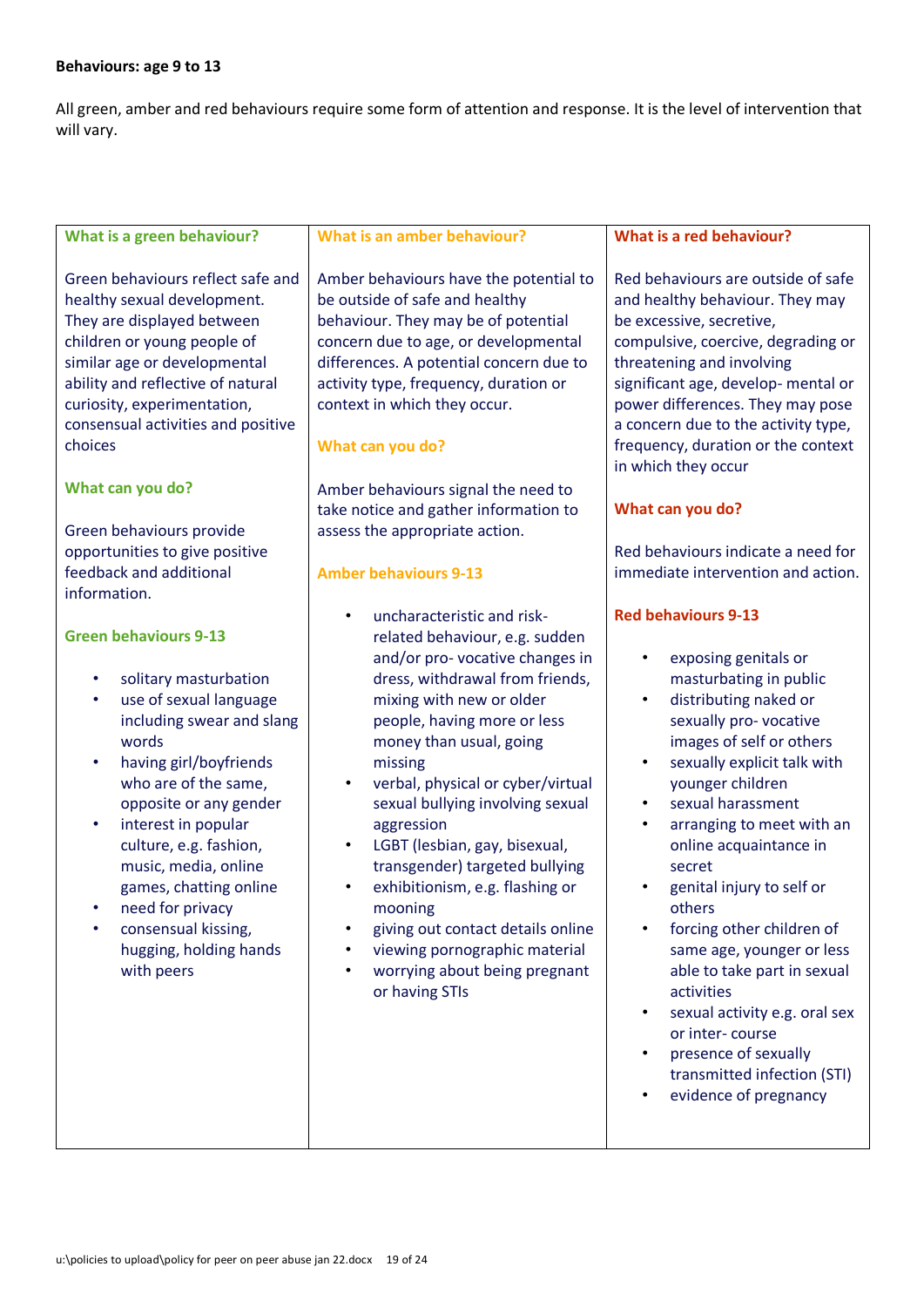## **Appendix 4: Support for young people**

If you think that a child has been harmed or is being neglected, contact the Multi Agency Safeguarding Hub (MASH) on 01582 547653, EDT out of hours 0300 300 8123, MASH@luton.gov.uk

For advice and guidance regarding support with referring to the Multi Agency Child Exploitation panel you can contact the Safeguarding in Education Team at Luton Council at [kathy.sears@luton.gov.uk ella.sealey@luton.gov.uk](mailto:kathy.sears@luton.gov.uk%20ella.sealey@luton.gov.uk)

The Police are also there to offer support and guidance to both alleged victims and children alleged to have caused harm, they can be contacted on 101.

## **National charities:**

## [Victim Support](http://victimsupport.org.uk/)

A national charity dedicated to helping anyone affected by crime – not just victims and witnesses, but friends, family and anyone else caught up in the aftermath.

## [Rape Crisis](http://rapecrisis.org.uk/)

A national charity offering confidential help, advice and a range of Rape Crisis Centres around the UK.

## [Galop](http://www.galop.org.uk/)

A national charity providing advice and support to members of the LGBT community.

## [Survivors UK](https://www.survivorsuk.org/)

A national charity supporting men who have been raped or sexually assaulted.

## **[Crimestoppers](https://crimestoppers-uk.org/)**

A national charity with a free helpline for reporting crime anonymously.

## [Refuge](https://www.refuge.org.uk/)

Refuge supports women, children and men with a range of services, including refuges, independent advocacy, community outreach and culturally specific services.

## [Women's Aid](https://www.womensaid.org.uk/)

Women's Aid is a national charity working to end domestic abuse against women and children.

## [Men's Advice Line:](http://www.mensadviceline.org.uk/) [0808](tel:08088010327) 801 0327

Confidential helpline for men experiencing domestic violence from a partner or ex-partner (or from other family members).

## **Useful Publications and Websites**

## **Government Publications**

[Sexual violence and sexual harassment](https://www.gov.uk/government/publications/sexual-violence-and-sexual-harassment-between-children-in-schools-and-colleges)

[Keeping Children Safe in Education](file:///C:/Users/searsk/AppData/Local/Microsoft/Windows/INetCache/Content.Outlook/8RJ5DO98/www.gov.uk/government/publications/keeping-%20children-safe-in-education)

## [Advice to schools and colleges on gangs and youth violence](file:///C:/Users/searsk/AppData/Local/Microsoft/Windows/INetCache/Content.Outlook/8RJ5DO98/www.gov.uk/government/publications/advice-to-schools-and-colleges-on-gangs-and-youth-%20violence)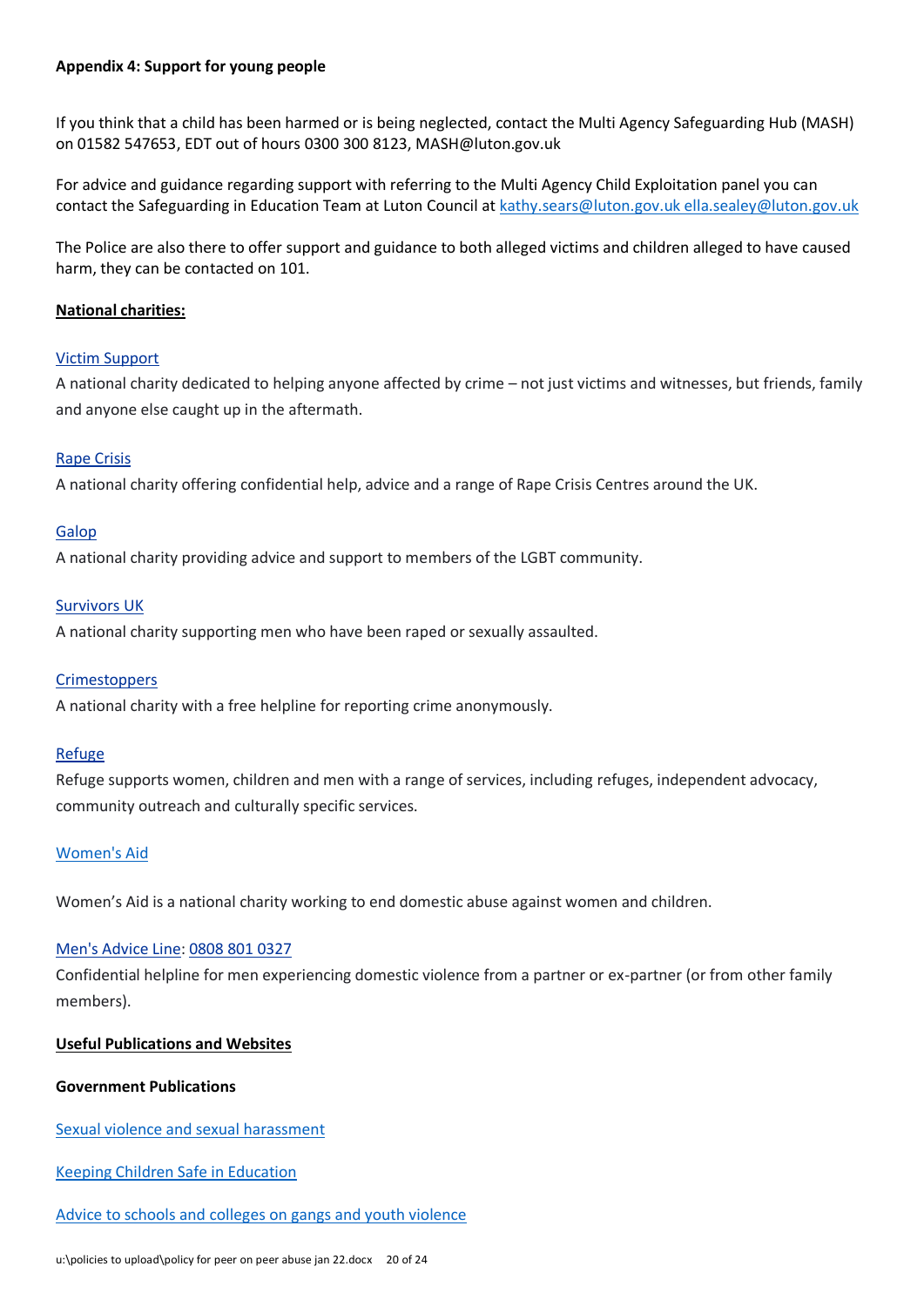## [Preventing and tackling bullying](file:///C:/Users/searsk/AppData/Local/Microsoft/Windows/INetCache/Content.Outlook/8RJ5DO98/www.gov.uk/government/publications/preventing-and-tackling-bullying)

## **Other useful documents**

[Sharing nudes and semi nudes](https://www.gov.uk/government/publications/sharing-nudes-and-semi-nudes-advice-for-education-settings-working-with-children-and-young-people/sharing-nudes-and-semi-nudes-advice-for-education-settings-working-with-children-and-young-people) 

Peer on peer abuse toolkit Farrer & Co

[Anti-bullying alliance guidance on sexual bullying](https://anti-bullyingalliance.org.uk/sites/default/files/uploads/attachments/Sexual%20bullying%20-%20anti-bullying%20guidance%20for%20teachers%20and%20other%20professionals%20-%20FINAL_0.pdf)

[Stop It Now guidance - What is age appropriate](http://www.stopitnow.org/ohc-content/what-is-age-appropriate)

[Brook sexual behaviours traffic light tool](https://www.brook.org.uk/our-work/using-the-sexual-behaviours-traffic-light-tool) 

[NSPCC child abuse and neglect/harmful sexual behaviour](https://learning.nspcc.org.uk/child-abuse-and-neglect/harmful-sexual-behaviour)

[NSPCC Is this sexual abuse?](https://learning.nspcc.org.uk/media/1032/nspcc-helplines-report-peer-sexual-abuse.pdf)

[Project deSHAME - Digital exploitation and sexual harassment amongst minors in Europe](https://www.childnet.com/our-projects/project-deshame)

It's Just Everywhere - a study of sexism in schools

[Relationships & Sex Education in Schools | RSE - Get It Right! \(rse-get-it-right.org.uk\)](https://rse-get-it-right.org.uk/)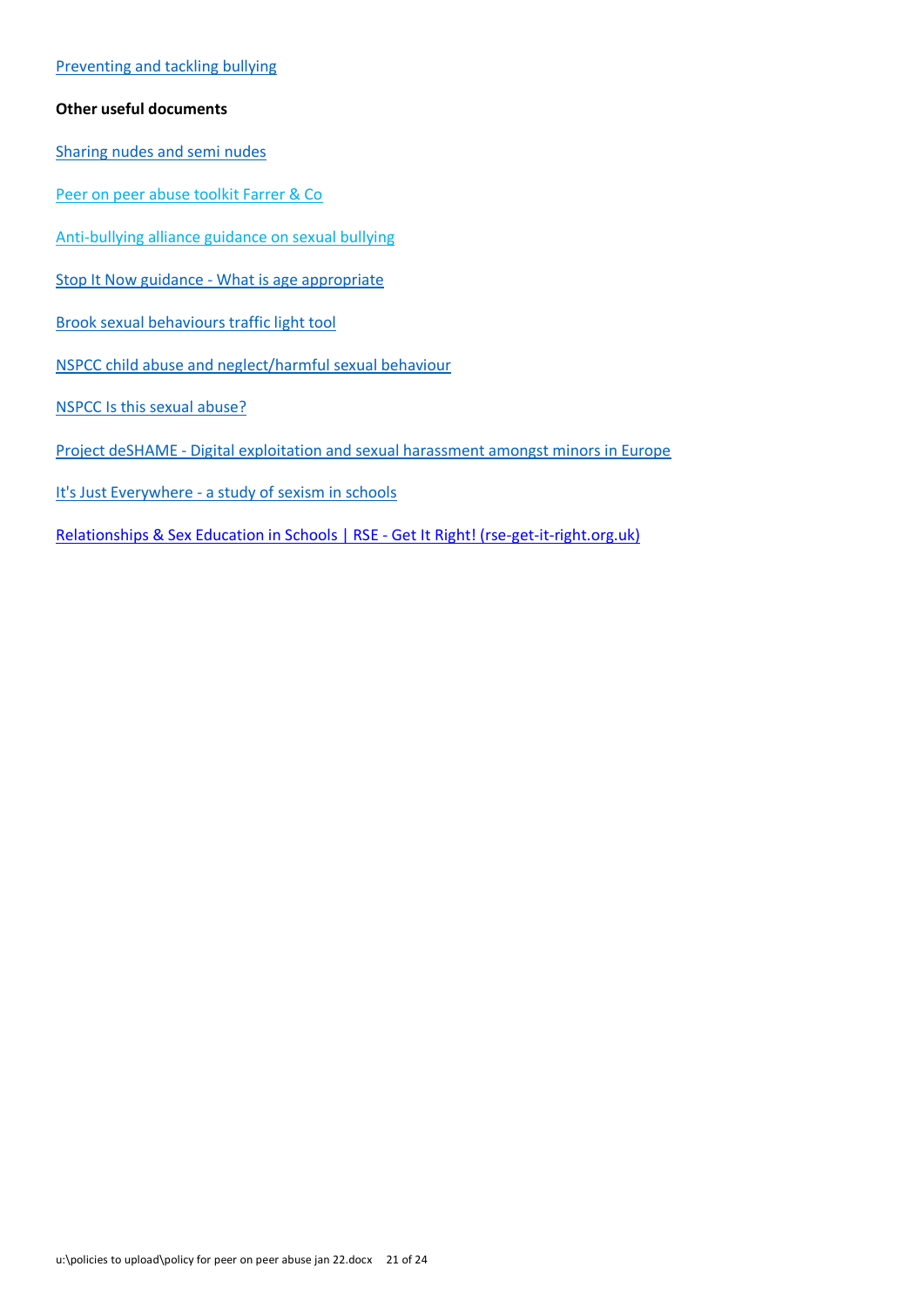## **Safety Plan for Peer on Peer Abuse/ Harmful Sexual Behavior**

This safety plan is intended to be used by schools whereby an incident(s) of peer on peer abuse has occurred or is likely to occur and is deemed to meet level 3 and above in the Effective Support document. The safety plan will show considerations made for both/all pupils involved and will highlight the plan in place to keep all pupils safe. It will also take into consideration the wishes and feelings of all children involved. Each section/question will be considered from the perspective of all pupils involved. Considerations will also be given for the impact on, and needs of, the wider school community. All concerns and proposed actions will be recorded. The school will work with the local multi-agency safeguarding hub (MASH) and other agencies as necessary when completing this risk assessment. This document should be reviewed frequently to ensure it is fit for purpose. The terms victim and child alleged to have caused harm are used to identify the children involved. NB: there should be no assumption of guilt on the part of the child alleged to have caused harm, pending investigation.

**\*A risk assessment should be completed for all cases relating to sexual violence or alleged sexual violence. Sexual violence is defined by the sexual offences act 2002 as "criminal acts: rape, assault by penetration and sexual assault".**

**\*This risk assessment should be completed with reference to Keeping Children Safe In Education and the DFE Sexual Violence and Sexual Harassment in schools and colleges** 

| <b>Basic information</b>                        |  |
|-------------------------------------------------|--|
| Referrer Name and role                          |  |
| Referrer Contact details (email address and     |  |
| phone number)                                   |  |
| Name of school(s) for victim(s)                 |  |
| Name of school(s) for child/ren alleged to have |  |
| caused harm                                     |  |
| Did incident occur on school premises? If not,  |  |
| where did the incident occur?                   |  |

| <b>CONSIDERATIONS</b>                                                                                                                                                                  | RISK (CONSIDER VICTIM,<br><b>CHILD ALLEGED TO HAVE</b><br><b>CAUSED HARM, OTHER</b><br><b>PUPILS AND STAFF)</b> | <b>RISK LEVEL</b><br>(HIGH,<br><b>MEDIUM</b><br>OR LOW) | <b>ACTIONS TO REDUCE</b><br><b>RISK</b> | <b>REVISED</b><br><b>RISK LEVEL</b><br>(HIGH,<br><b>MEDIUM</b><br>OR LOW) |
|----------------------------------------------------------------------------------------------------------------------------------------------------------------------------------------|-----------------------------------------------------------------------------------------------------------------|---------------------------------------------------------|-----------------------------------------|---------------------------------------------------------------------------|
| What is the incident?<br>Who was involved?<br>Where did it happen                                                                                                                      |                                                                                                                 |                                                         |                                         |                                                                           |
| Does this incident constitute<br>a crime? Assault, sexual<br>assault, rape, sharing of<br>indecent images of<br>children, etc etc. As such<br>has this been referred to<br>the police? |                                                                                                                 |                                                         |                                         |                                                                           |

u:\policies to upload\policy for peer on peer abuse jan 22.docx 22 of 24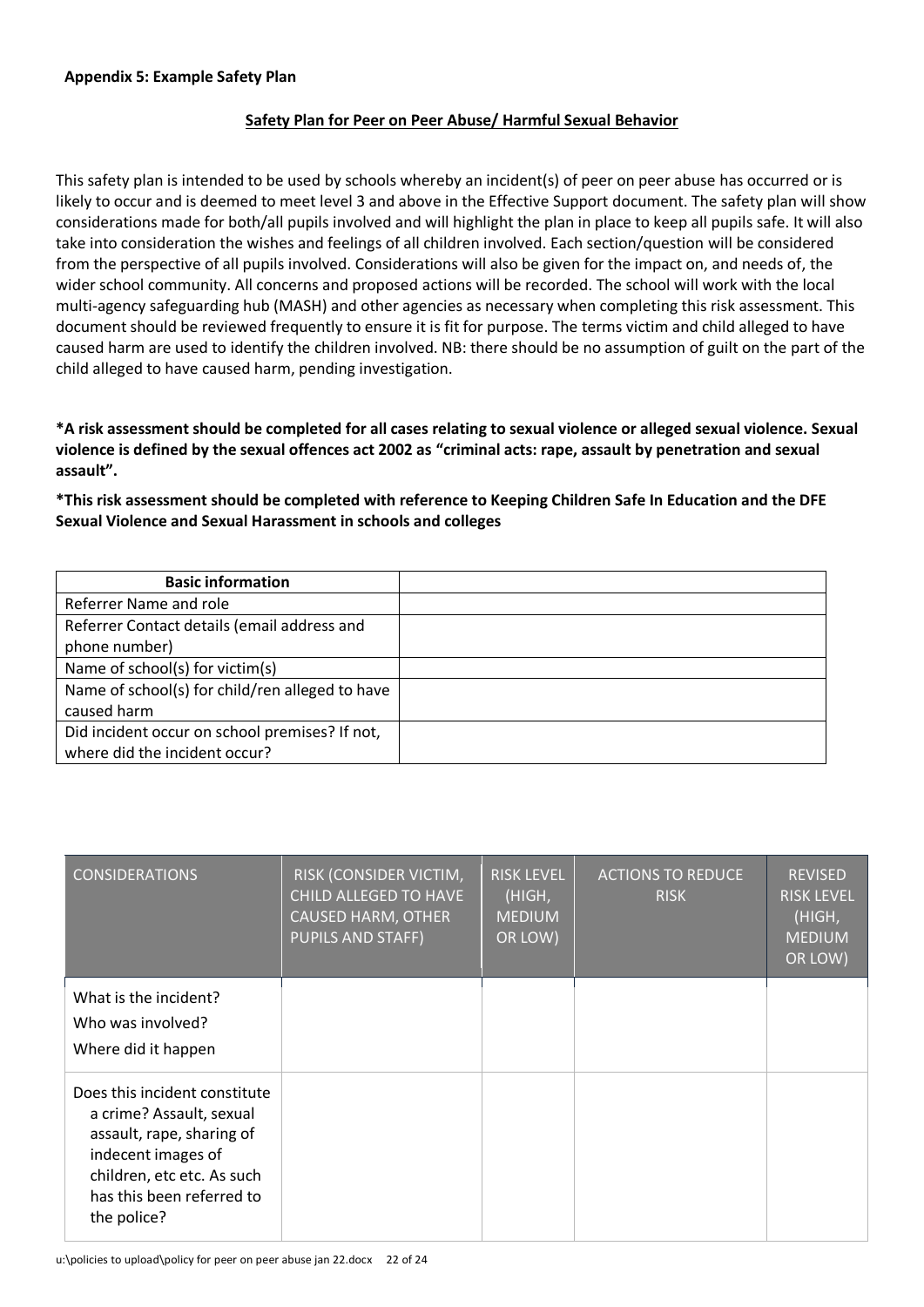| <b>CONSIDERATIONS</b>                                                                                                                                                                    | RISK (CONSIDER VICTIM,<br>CHILD ALLEGED TO HAVE<br><b>CAUSED HARM, OTHER</b><br><b>PUPILS AND STAFF)</b> | <b>RISK LEVEL</b><br>(HIGH,<br><b>MEDIUM</b><br>OR LOW) | <b>ACTIONS TO REDUCE</b><br><b>RISK</b> | <b>REVISED</b><br><b>RISK LEVEL</b><br>(HIGH,<br><b>MEDIUM</b><br>OR LOW) |
|------------------------------------------------------------------------------------------------------------------------------------------------------------------------------------------|----------------------------------------------------------------------------------------------------------|---------------------------------------------------------|-----------------------------------------|---------------------------------------------------------------------------|
| Is it necessary to limit<br>contact between the<br>children involved?<br>Refer to KCSiE and DFE<br>guidance on sexual<br>harassment and sexual<br>violence in schools and<br>colleges.   |                                                                                                          |                                                         |                                         |                                                                           |
| Is there an actual or<br>perceived threat from the<br>child alleged to have<br>caused harm to the victim<br>and/or others?                                                               |                                                                                                          |                                                         |                                         |                                                                           |
| Is either the victim or the<br>child alleged to have<br>caused harm at risk of<br>physical harm as a result<br>of this incident (for<br>example, bullying or<br>'retribution' by peers)? |                                                                                                          |                                                         |                                         |                                                                           |
| Do they share classes?                                                                                                                                                                   |                                                                                                          |                                                         |                                         |                                                                           |
| Do they share break times?<br>Do they share<br>peer/friendship groups?                                                                                                                   |                                                                                                          |                                                         |                                         |                                                                           |
| Do they share transport<br>to/from school?                                                                                                                                               |                                                                                                          |                                                         |                                         |                                                                           |
| Are they likely to come into<br>contact with each other<br>(or anyone else involved<br>in/with knowledge of the<br>incident) outside of<br>school?                                       |                                                                                                          |                                                         |                                         |                                                                           |
| How can such contact be<br>limited?                                                                                                                                                      |                                                                                                          |                                                         |                                         |                                                                           |
| Is there a risk of harm from<br>social media and gossip?                                                                                                                                 |                                                                                                          |                                                         |                                         |                                                                           |